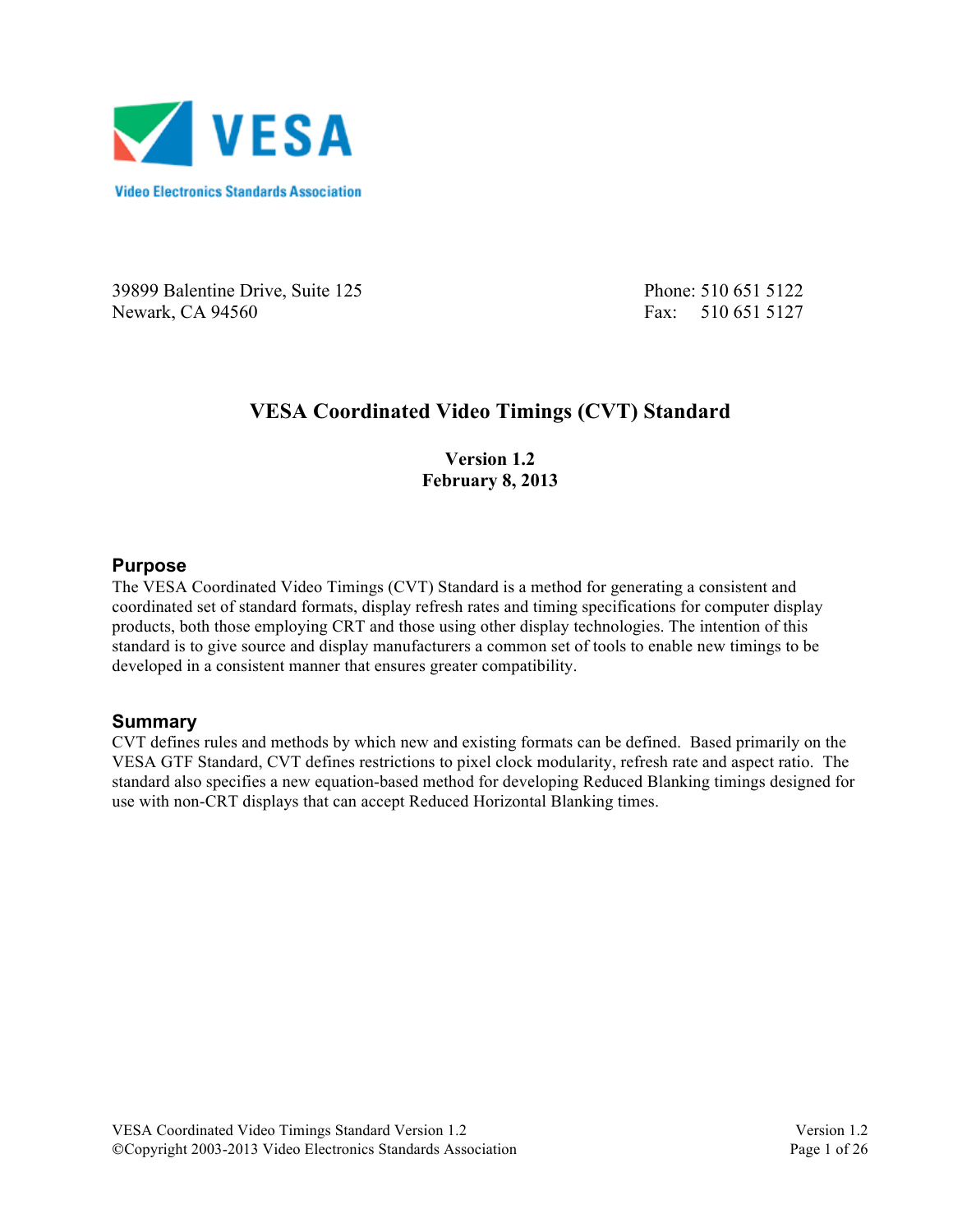# **Preface**

### **Intellectual Property**

Copyright © 2003-2013 Video Electronics Standards Association. All rights reserved.

While every precaution has been taken in the preparation of this standard, the Video Electronics Standards Association and its contributors assume no responsibility for errors or omissions, and make no warranties, expressed or implied, of functionality or suitability for any purpose.

### **Trademarks**

All trademarks used within this document are the property of their respective owners. EDID, E-EDID, DDC, and VESA are trademarks of the Video Electronics Standards Association.

 $I<sup>2</sup>C$  is a trademark owned by Philips.

# **Patents**

VESA draws attention to the fact that it is claimed that compliance with this standard may involve the use of a patent or other intellectual property right (collectively, "*IPR*") concerning CVT. VESA takes no position concerning the evidence, validity, and scope of this *IPR*.

Attention is drawn to the possibility that some of the elements of this VESA *Standard* may be the subject of *IPR* other than any identified above. VESA must not be held responsible for identifying any or all such *IPR*, and has made no inquiry into the possible existence of any such *IPR*.

THIS *STANDARD* IS BEING OFFERED WITHOUT ANY WARRANTY WHATSOEVER, AND IN PARTICULAR, ANY WARRANTY OF NON-INFRINGEMENT IS EXPRESSLY DISCLAIMED. ANY IMPLEMENTATION OF THIS *STANDARD* MUST BE MADE ENTIRELY AT THE *IMPLEMENTER*'S OWN RISK, AND NEITHER VESA, NOR ANY OF ITS *MEMBERS* OR *SUBMITTERS*, MUST HAVE ANY LIABILITY WHATSOEVER TO ANY *IMPLEMENTER* OR THIRD PARTY FOR ANY DAMAGES OF ANY NATURE WHATSOEVER DIRECTLY OR INDIRECTLY ARISING FROM THE IMPLEMENTATION OF THIS *STANDARD*.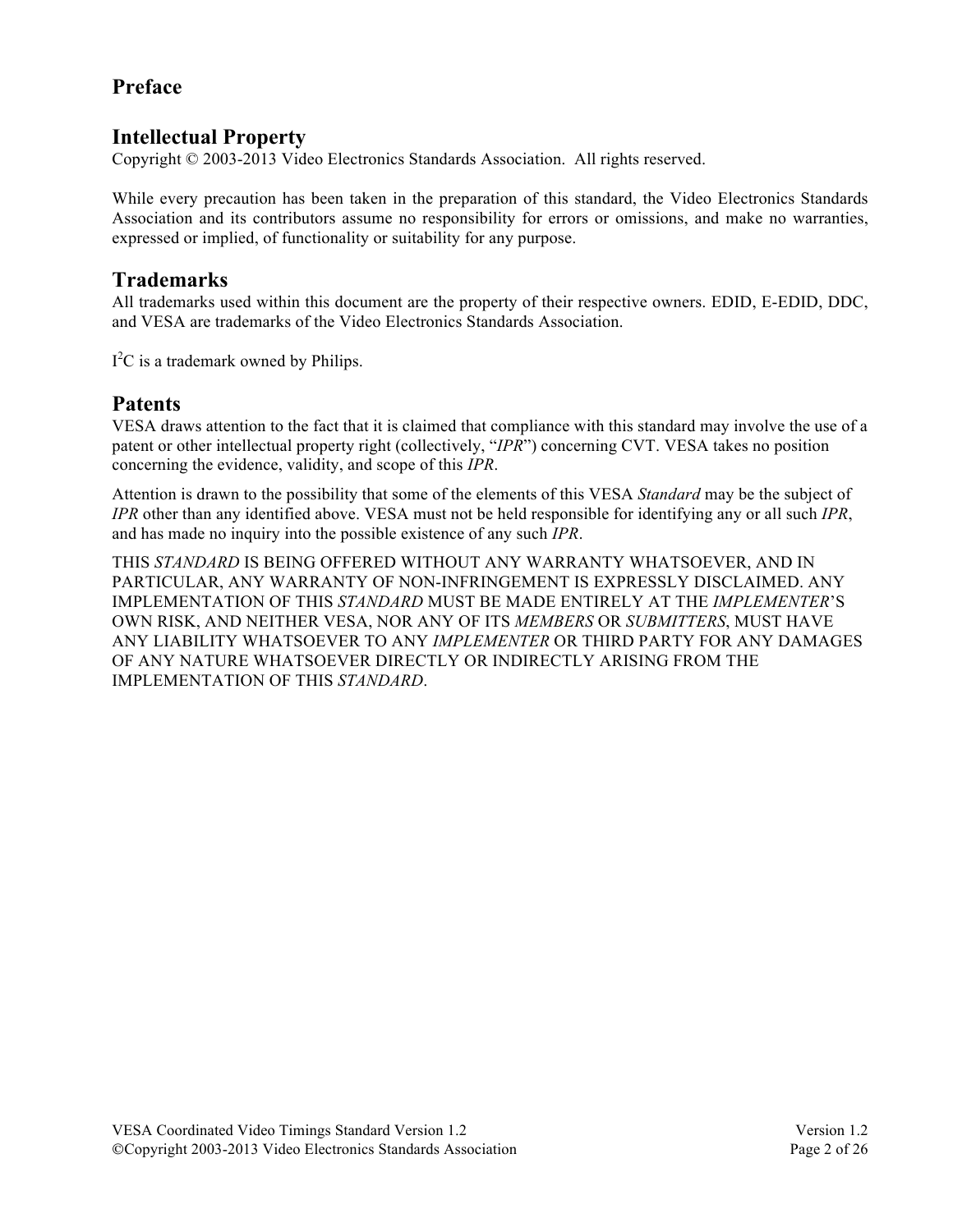# **Support for this Standard**

Clarifications and application notes to support this standard may be written. To obtain the latest standard and any support documentation, contact VESA.

If you have a product, which incorporates CVT, you should ask the company that manufactured your product for assistance. If you are a manufacturer, VESA can assist you with any clarification you may require. All comments or reported errors should be submitted in writing to VESA using one of the following methods.

- Fax : 510 651 5127, *direct this note to Technical Support at VESA*
- e-mail: support@vesa.org
- mail: Technical Support Video Electronics Standards Association 39899 Balentine Drive, Suite 125 Newark, CA 94560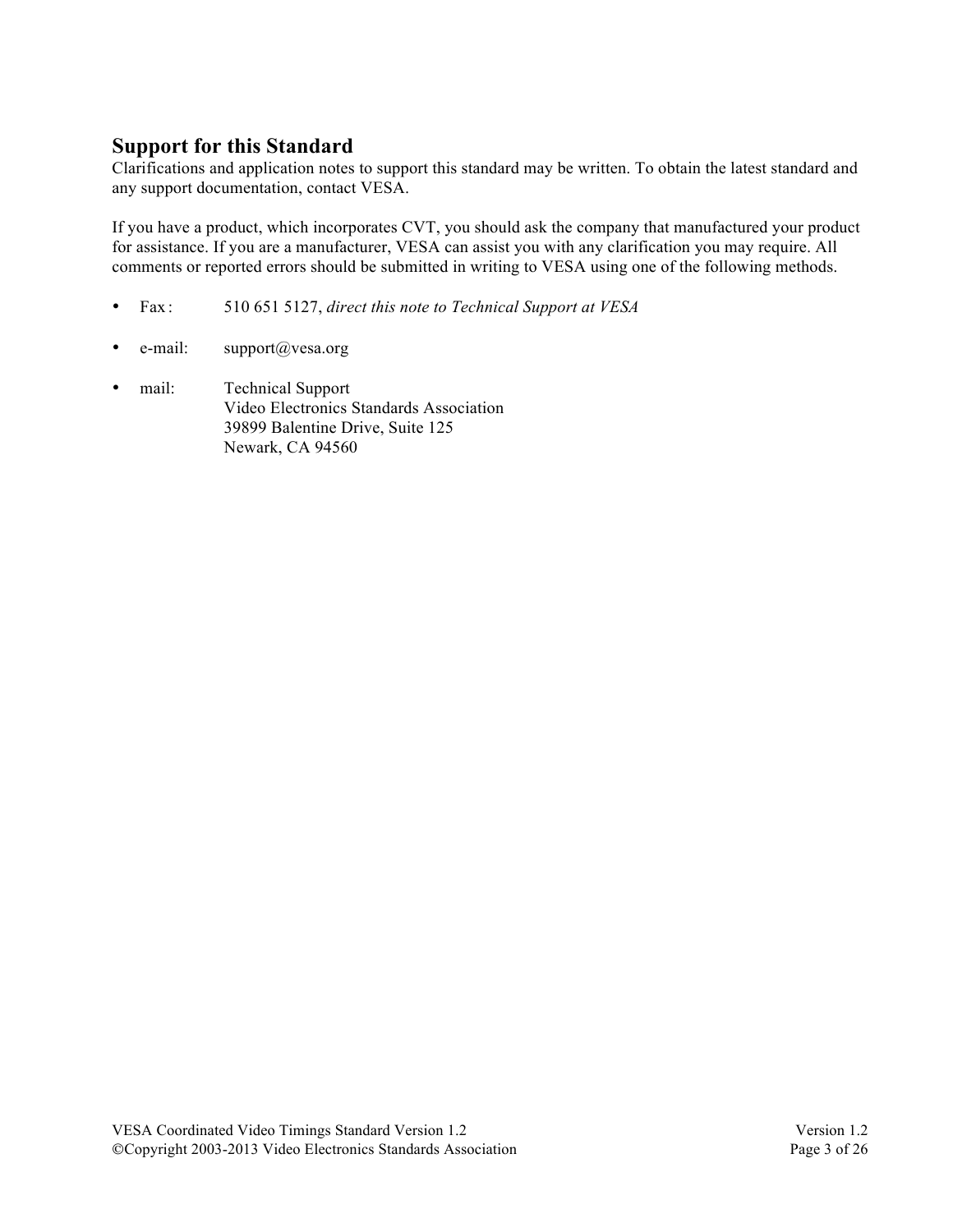# **Revision History**

### **Version 1.1 September 10, 2003**

Section 3.4.1, points 6 & 7 revised to correct mistake (minimum Vertical Sync and Vertical Back Porch time is 550us not 500us). Rounding errors in VESA Standard Names corrected in Table 3 and 7. Missing Constants and Variables added to Table 9 and 10.

**Version 1 March 26, 2003**

Initial release of the standard

### **Version 1.2, February 8, 2013**

Added section defining the timing generation rules for reduced blanking v2 rules.

Updated sections 3.3.1, 3.4.3 and 5.4 to clarify the refresh rate error calculation and timing generation for video optimized vs. non-video optimized refresh rate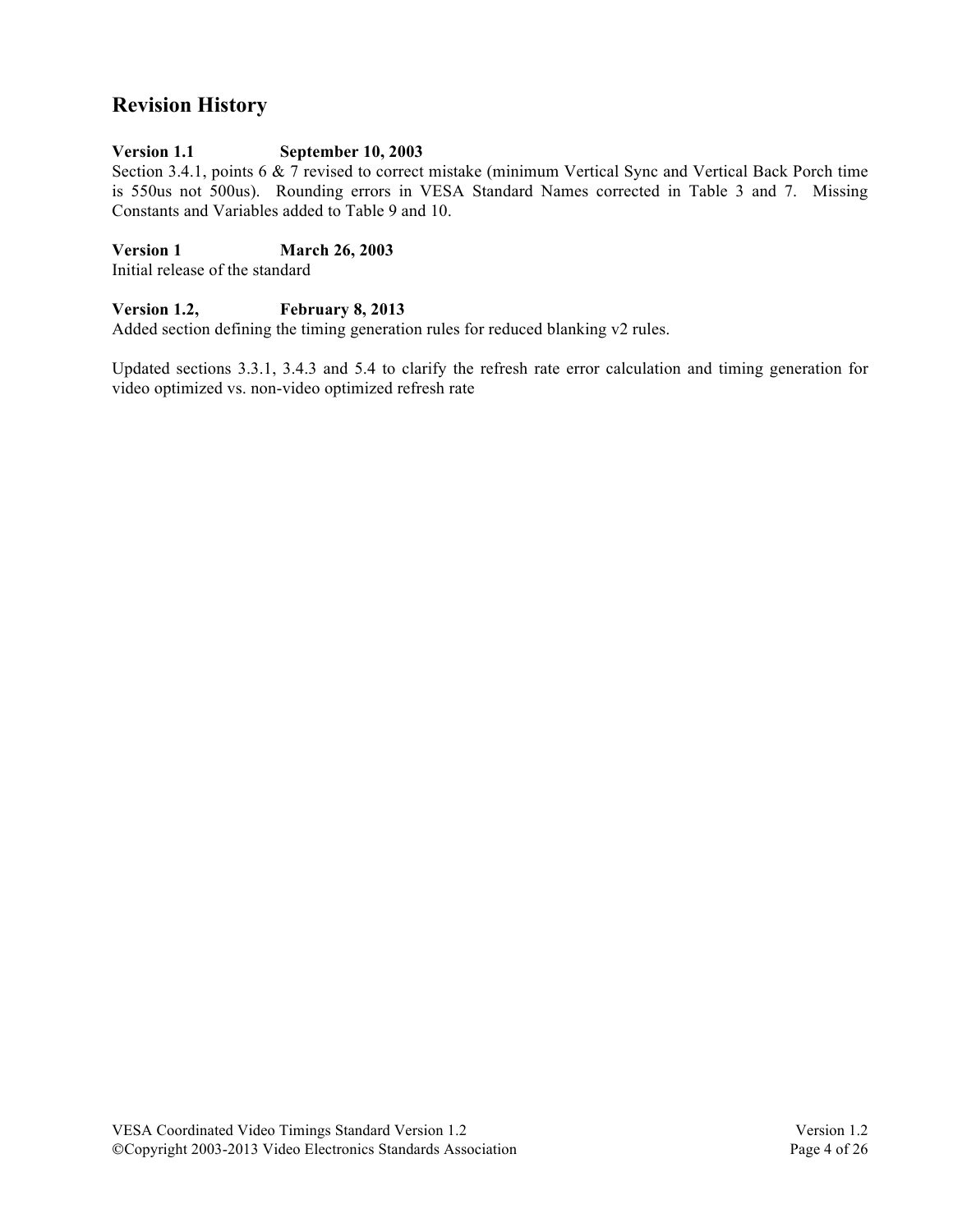# **Acknowledgements**

This document would not have been possible without the efforts of the VESA DisplayPort Task Group. In particular, the following individuals and their companies contributed significant time and knowledge to this version of the CVT Standard.

| <b>Name</b>           | Company                | <b>Contribution</b> |
|-----------------------|------------------------|---------------------|
| Syed Athar Hussain    | <b>AMD</b>             | Document Editor     |
| David Glen            | AMD                    |                     |
| Quinn Carter          | AMD                    |                     |
| Greg Stewart          | Analogix Semiconductor |                     |
| Colin Whitby-Strevens | Apple                  |                     |
| Jamie Johnston        | Intel                  |                     |
| Mrinalini Attaluri    | Intel                  |                     |
| Jean-Jacques Ostiguy  | Matrox Graphics, Inc.  |                     |
| David Stears          | Nvidia                 |                     |
| Craig Wiley           | Parade Technologies    |                     |
| Mark Stockfisch       | Quantum Data, Inc.     |                     |
| Alan Kobayashi        | STMicroelectronics     | Task Group Chair    |
| Prashant Shamarao     | <b>Synaptics</b>       |                     |

#### **Table 1-0: Contributors to Version 1.2**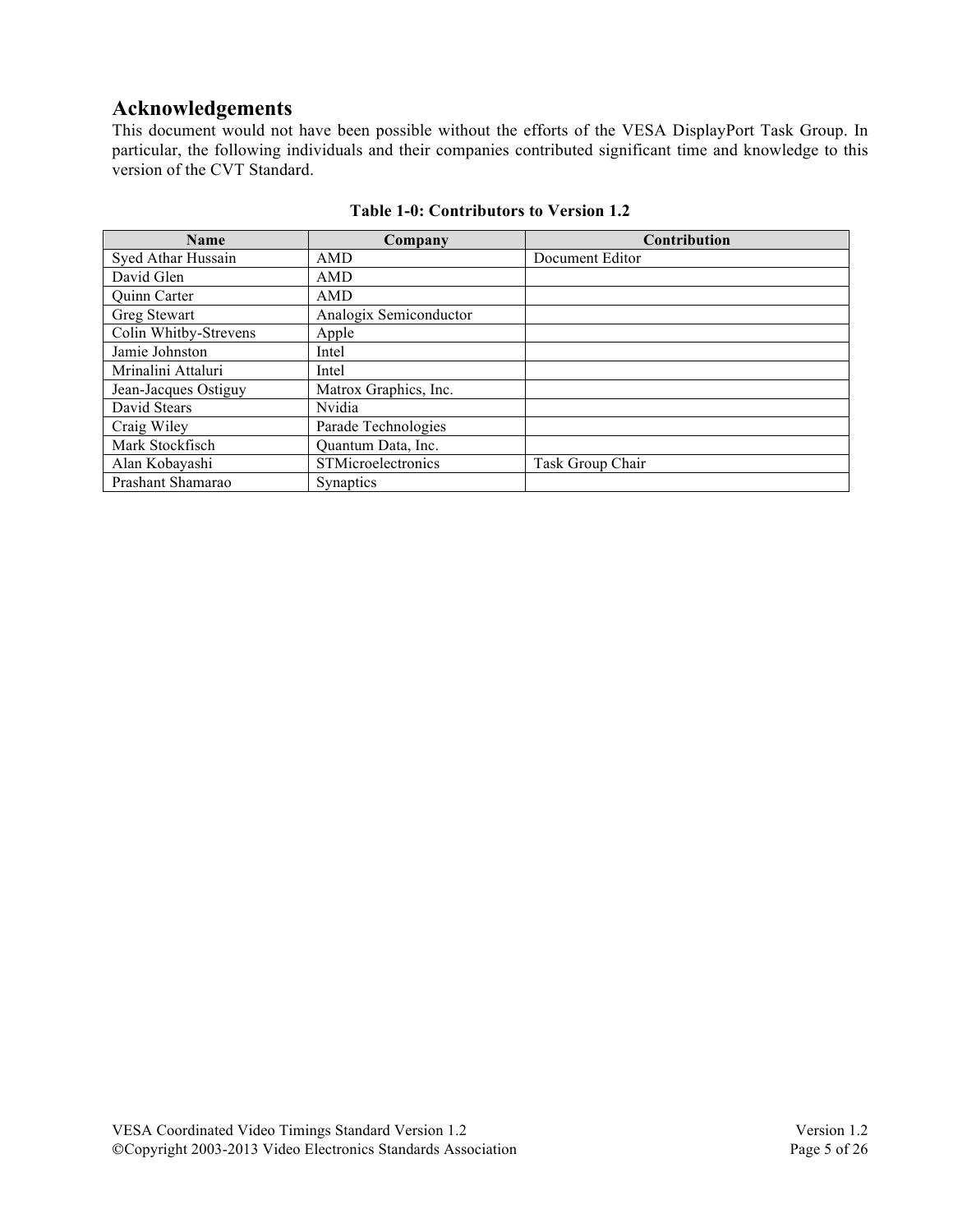# **Table of Contents**

| $\mathbf{1}$ |  |
|--------------|--|
| 1.1<br>1.2   |  |
| 1.3          |  |
| 14           |  |
|              |  |
| 2.           |  |
| 2.1          |  |
| 3.           |  |
| 3.1          |  |
| 3.2          |  |
| 3.2.1        |  |
| 3.3          |  |
| 3.3.1        |  |
| 3.4          |  |
| 3.4.1        |  |
| 3.4.2        |  |
| 3.4.3        |  |
| 3.5          |  |
| 3.6          |  |
| 4.           |  |
| 4.1          |  |
| 4.2          |  |
| 4.3          |  |
| 4.4          |  |
| 4.5          |  |
|              |  |
| 4.7          |  |
|              |  |
| 5.<br>5.1    |  |
| 5.2          |  |
| 5.3          |  |
| 5.4          |  |
| 5.5          |  |
|              |  |
|              |  |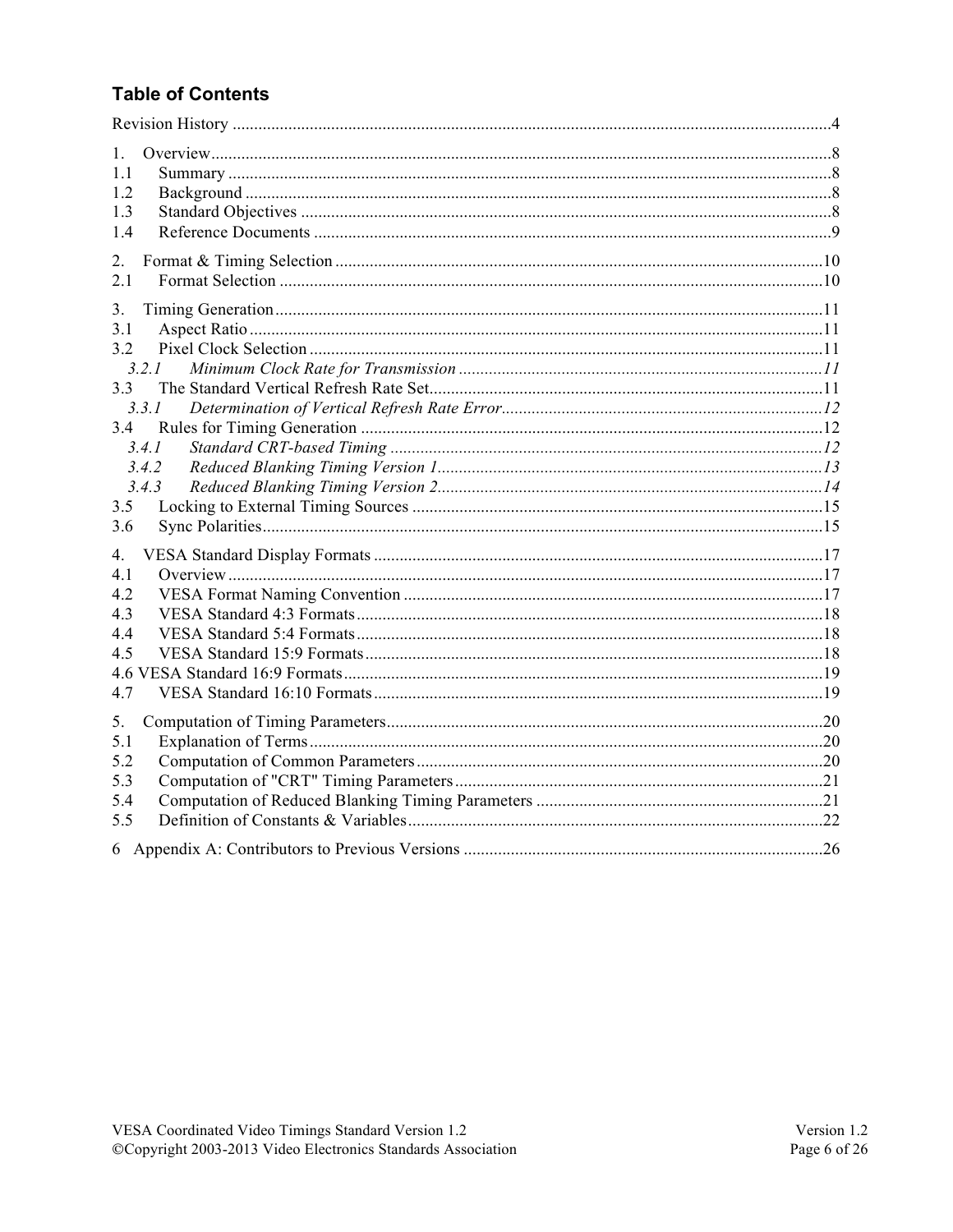# **Tables**

| Table 5-4: Delta between Reduced Blank Timing and Reduced Blank Timing V224 |  |
|-----------------------------------------------------------------------------|--|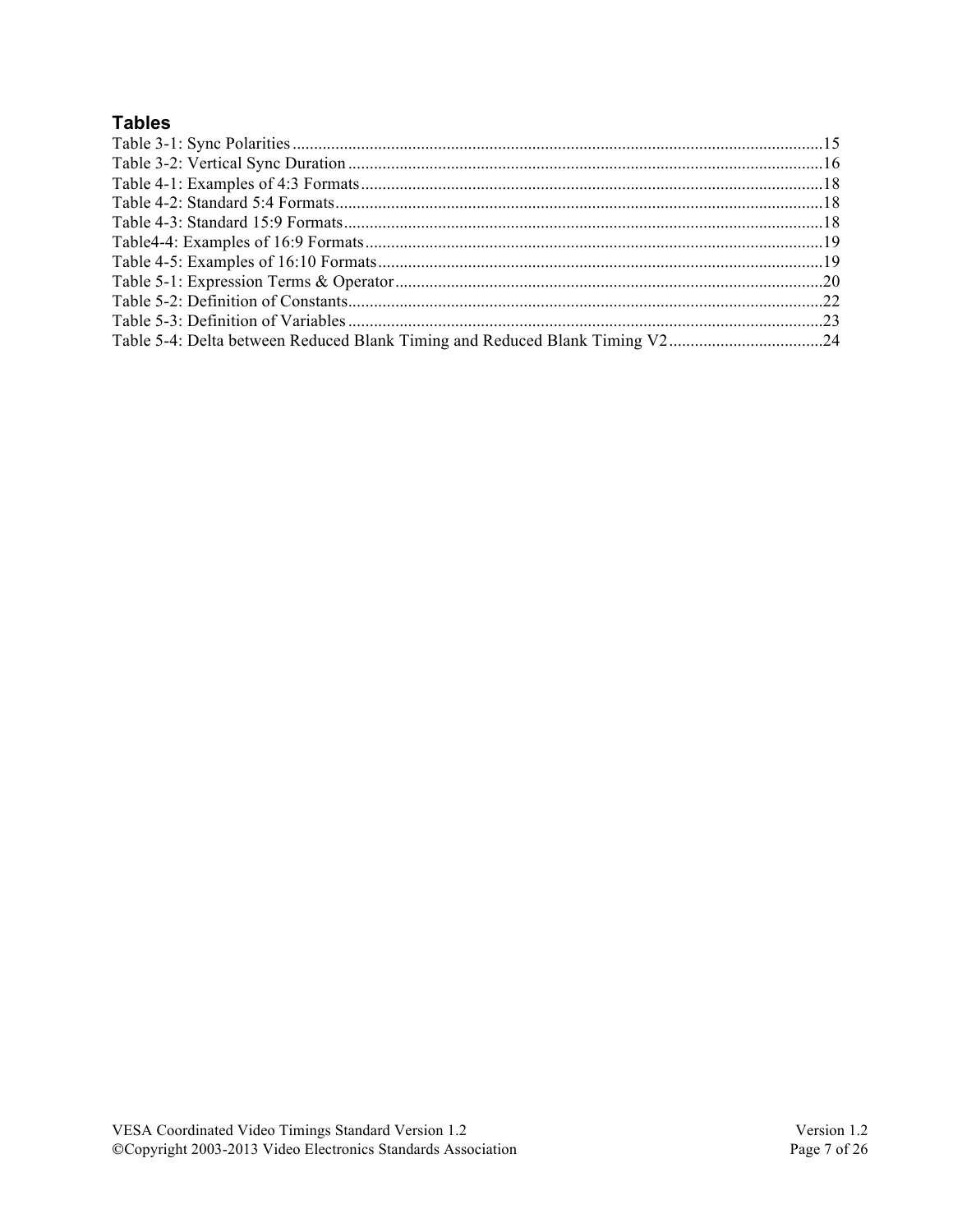# **1. Overview**

### *1.1 Summary*

This document details an equation-based method of creating timings. Rules for timing generation are also specified so as to control the number of possible formats in existence. Additionally, this document also specifies a way of creating Reduced Blanking timings for new display devices such as LCDs that don't require as much Horizontal Blanking timing as traditional CRTs.

### *1.2 Background*

The computer industry has, primarily due to the high degree of flexibility provided by continuous frequency CRT displays, traditionally employed a very wide range of display formats and timings even within a given individual system. This permits the system to adapt the display "on the fly" to the requirements of various applications, and also permits the user to adapt the system to a wide range of display-device formats, sizes, and technologies. However, to date, the development of timing standards for these various combinations of formats and rates has not been done in any sort of coordinated manner – and so we have a number of various standard formats which do not interoperate well, and timings which cannot all be precisely produced by any given graphics system.

VESA first attempted to address this problem through the release of the Generalized Timing Formula (GTF) Standard in 1996. GTF defined a process whereby a given display device and host system could algorithmically determine a timing which would permit both to work together, reducing the need for explicit timing specifications to cover all possible cases. The GTF method works well on paper since it relies on being able to create a pixel frequency of infinite resolution. This, however, is not practical for real world applications where clock generators have a finite resolution. It also does not cater for an increasing market segment, such as "video in a window", which requires the video timing to be precisely locked to an external image source.

Also, due to the increasing number of non-CRT, fixed-format display types in the market, there is a need for timing standards that specifically address the requirements of these technologies. CRT-compatible timings require higher pixel rates than would be required by these other display technologies due to large amount of blanking which is required for retrace. This, in most cases, represents wasted bandwidth and results in higher-than-needed clock rates.

In addressing these needs, though, it is important to keep in mind the fact that the computer graphics systems, which must produce video outputs to these specifications, are not infinitely flexible. In general, they cannot produce any arbitrary number of pixels per line, synthesize any given pixel clock exactly, and so forth. In addition, the problem of scaling information between different formats and rates says that we should not simply generate timings and formats as independent entities. Some thought should be given to the interoperability and compatibility within the chosen set, as well as to the ability of the graphics hardware to produce the specified timing.

This standard represents an attempt to address these needs in a single, coordinated effort by developing a set of rules for generating timing. The goal was to create a method by which display manufacturers and graphic hardware vendors can develop new products with enhanced compatibility and interoperability.

### *1.3 Standard Objectives*

Previously the generation of new timing and formats has been done by hand and lagged the industry's needs. This has caused confusion as new display devices or formats are introduced into the market with several different timings. The purpose of CVT is to define a method of creating timings so that new timings can be created simply and easily. CVT provides a coordinated approach so that timing source generators and display

VESA Coordinated Video Timings Standard Version 1.2 Version 1.2 ©Copyright 2003-2013 Video Electronics Standards Association Page 8 of 26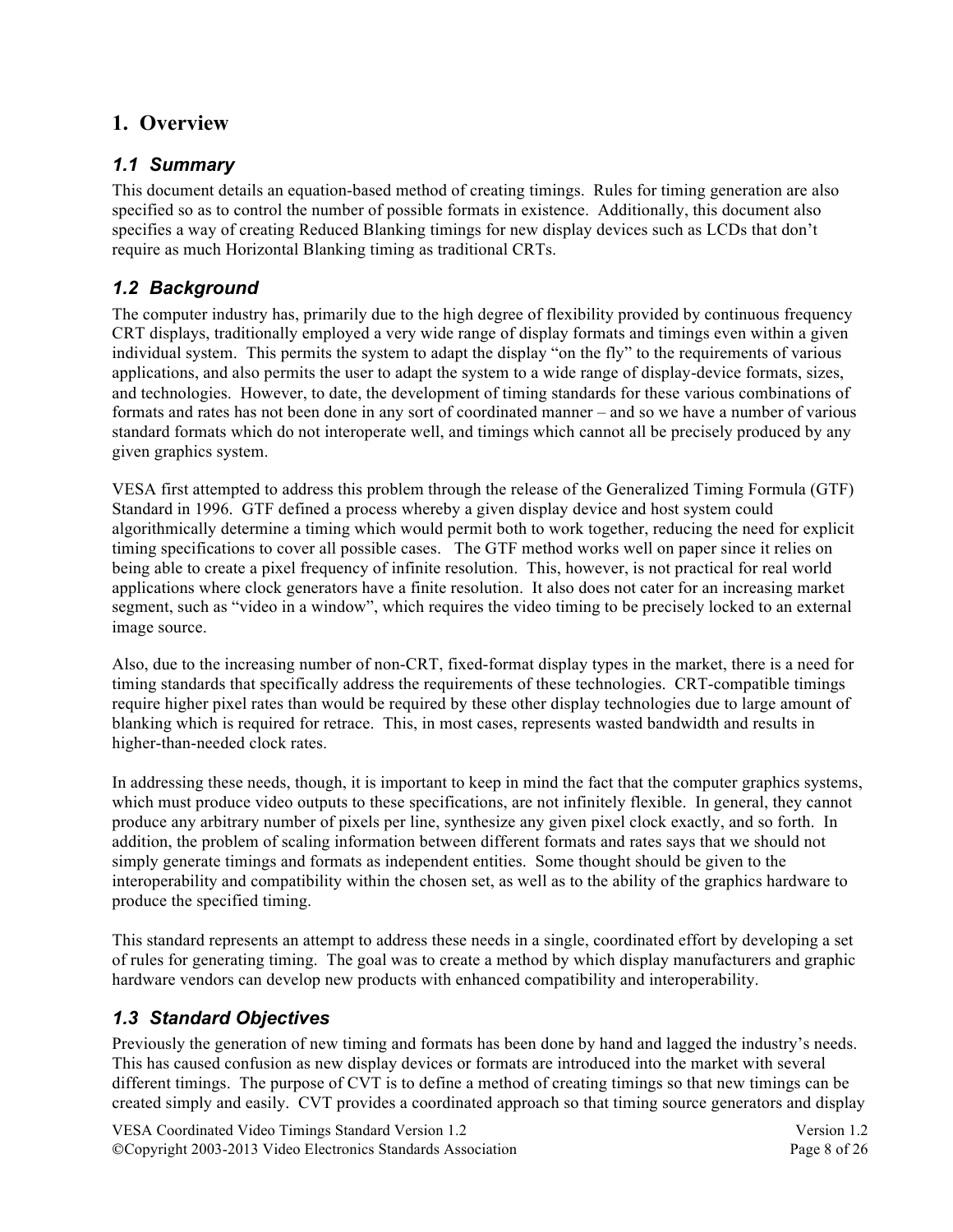devices know what the requirements for producing new timings will be and can provide forward compatibility to formats not yet conceived.

In addition, this standard also provides a way to generate timing with Reduced Blanking. This enables newer display devices, such as LCDs, which don't require as much blanking as CRTs, to reduce the pixel rate and use the transmission bandwidth from the source to the display more efficiently.

The long-term goal of CVT is to replace existing DMT (Display Monitor Timings) and become the standard method for generating new timings. It will also enable increased automation of creating published lists of DMT that are generated using the CVT method.

### *1.4 Reference Documents*

| <b>Document</b>                                                                          | Version/revision   | Date           |
|------------------------------------------------------------------------------------------|--------------------|----------------|
| VESA Enhanced Extended Display Identification Standard<br>$(E-EDID)$                     | Release A, Rev. 2  | Sept. 26, 2006 |
| <b>VESA E-EDID Implementation Guide</b>                                                  | Version 1.0        | June 2, 2001   |
| VESA Enhanced Display Data Channel (E-DDC)                                               | Version 1.2        | Dec. 26, 2007  |
| VESA Generalized Timing Formula Standard (GTF)                                           | Version 1.1        | Sept. 2, 1999  |
| VESA and Industry Standards and Guidelines for Computer<br>Display Monitor Timings (DMT) | Version 1, Rev. 13 | Feb. 8, 2013   |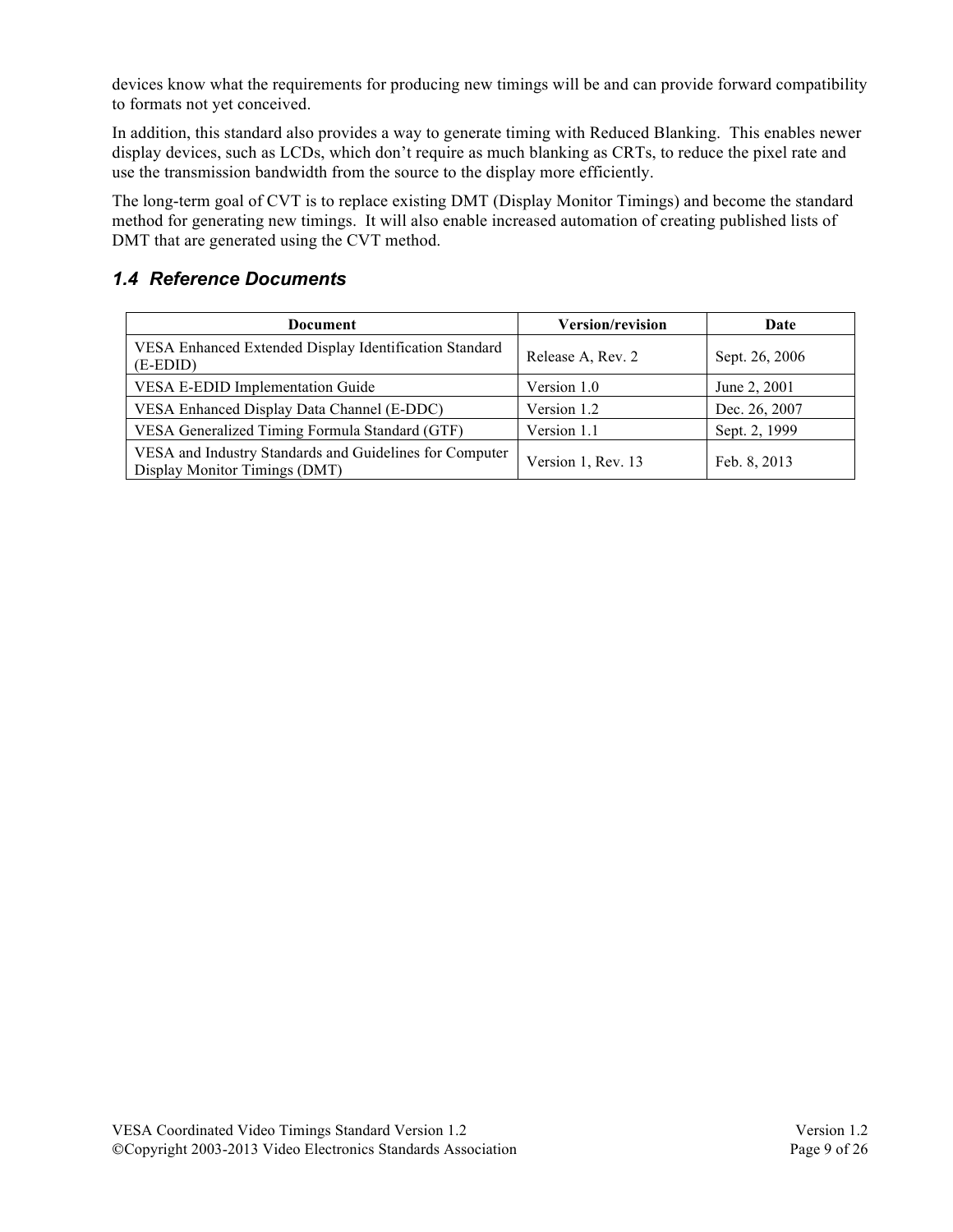# **2. Format & Timing Selection**

## *2.1 Format Selection*

It is not the intention of this document to impose a fixed set of standard formats. This document lists a compilation of timings, which are considered to be "industry standard" formats that the PC and display industry may adopt. In choosing these formats, the following basic guidelines were considered:

- 1. Whether or not the format is already an established industry standard. It is not VESA's intention to completely rewrite the set of formats already in use within the industry, even if in many cases this set is not optimized for interoperability (scaling, etc.). However, alternatives that do offer certain advantages over their older counterparts may also be provided, where appropriate, in the VESA standard set.
- 2. Standard formats should conform to the standard aspect ratios being used by the industry in the design of new display devices. At present, display devices are almost without exception being produced with physical screen dimensions providing a 4:3, 16:9, or 16:10 aspect ratio (or the portrait-format version of these). Image formats should, therefore, be selected to match these. Exceptions will be made only in the case of a long-established industry standard (e.g., the  $1280 \times 1024$  format, which is a 5:4 aspect ratio), or in the case of a clear need.
- 3. Standard formats should be produced assuming "square" pixel aspect ratios, i.e., the number of pixels per unit distance, as the image is to be displayed, is the same in both the vertical and horizontal directions. Exceptions again will be made only in the case of existing, established standards (e.g., the 720x480 format used in the DVD, which is displayed as either a 4:3 or 16:9 image), but even in these cases "square" alternatives may also be provided.
- 4. The number of pixels per line in any format should be chosen to fall on reasonable boundaries, as the majority of graphics hardware does not permit programmability down to the pixel level. In other words, arbitrary horizontal pixel counts are to be avoided, in favor of values that are multiples of an acceptable base "character" size. In the past, this has been assumed to mean that horizontal active counts should at a minimum be multiples of 8 pixels; for larger formats, it may even be desirable to use larger increments. Further, these counts should be chosen so as to permit good interoperability/scaling between the members of the standard set. For instance, the 640 x 480 and 1280 x 960 formats provide very good interoperability, due to the simple 2:1 relationship between their pixel and line counts.

These guidelines should be considered when developing new formats as a way to limit the number of infinite possibilities and increase compatibility and interoperability.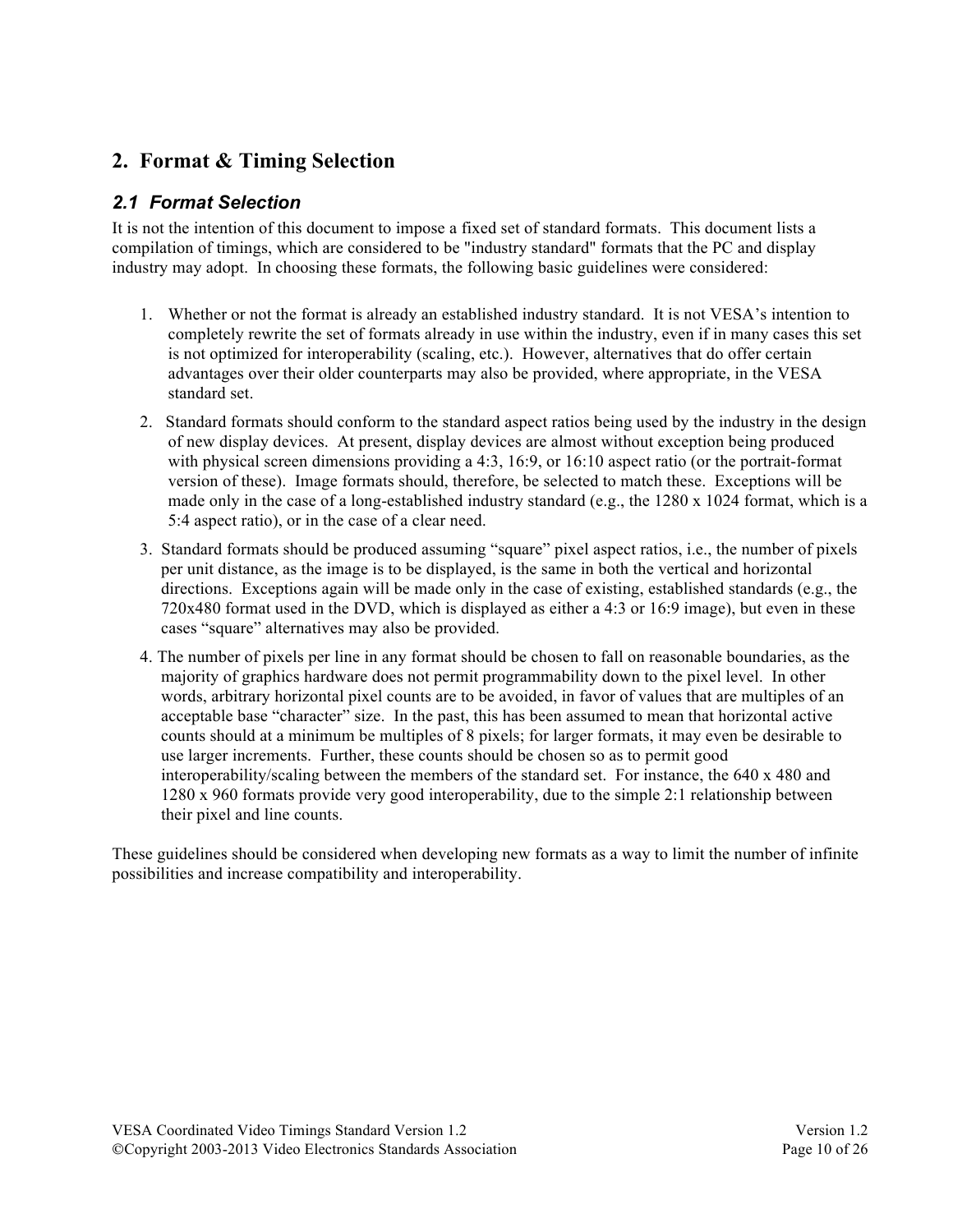# **3. Timing Generation**

### *3.1 Aspect Ratio*

As described in Section 2.1, item 0, the number of aspect ratios for new formats shall be limited to 4:3, 16:9 and 16:10. Sections 4.3 through 4.7 list these aspect ratios and also detail other existing aspect ratios that are considered "industry standards" due to their wide spread use. These "industry standard" aspect ratios should not be propagated within the industry to new timings. Only the standard set listed above should be used when generating new timings.

# *3.2 Pixel Clock Selection*

Due to the finite precision of modern clock synthesis circuitry, the pixel clocks used will all be members of a specified set, in this case integer multiples of CLOCK STEP variable defined later in MHz. The only exception to this is when there is a need to lock to an external source, for example, "video in a window" applications. In these instances, the pixel clock rate shall be derived from the external source. See section 3.5 for more details.

### **3.2.1 Minimum Clock Rate for Transmission**

For some transmission links, the calculated CVT pixel clock may go below a minimum required value. For example certain digital links require a clock rate greater than 25MHz. In these instances the host can double the clock frequency and the calculated horizontal parameters to compensate. If received as digital data, the display will be able to determine clock doubling has taken place by the change in aspect ratio. For analog transmission systems, the increased clock rate will not have any effect since all horizontal timings will still occupy exactly the same time as if they would have if no clock doubling were employed.

# *3.3 The Standard Vertical Refresh Rate Set*

With the release of the GTF standard, there is less reason to produce explicit timing specifications for any and all vertical frame, or "refresh", rates. The real driving force behind standard rates at this time is compatibility with other established image sources and displays – such as television – and to permit the precise synchronization of multiple systems and/or displays while still operating at an ergonomically-acceptable rate. For this reason, the set of standard rates for which timing specifications should be developed will be somewhat restricted. It should be understood that requirements outside of these specific rates could still be addressed by the timing generation rules outlined in this document.

For the first release of this standard, the following vertical refresh rates were used to define the standard set of timings:

- 50Hz This is a long-established standard rate in European television production and other areas using the PAL or SECAM television systems.
- 60Hz This rate is a long-established standard; it is reasonably compatible with the standard television field rate used in North America and Japan, and is expected to be one of the standard field/frame rates used under the U.S. digital television broadcasting standard. It is also compatible with 24 FPS film-sourced material, via the "3:2 pull-down" technique.
- 75Hz This rate maintains good compatibility/interoperability with systems at both the 60 Hz and 50 Hz standard video rates, while providing more ergonomically acceptable performance in many display types. A 75Hz operation is also compatible with film-sourced material produced under the European 25 FPS standard.
- 85Hz While not a "video-friendly" rate, 85Hz has become a defacto standard for PC displays wishing to meet the strictest ergonomic requirements for a "flicker-free" image. At this rate, the

VESA Coordinated Video Timings Standard Version 1.2 Version 1.2 ©Copyright 2003-2013 Video Electronics Standards Association Page 11 of 26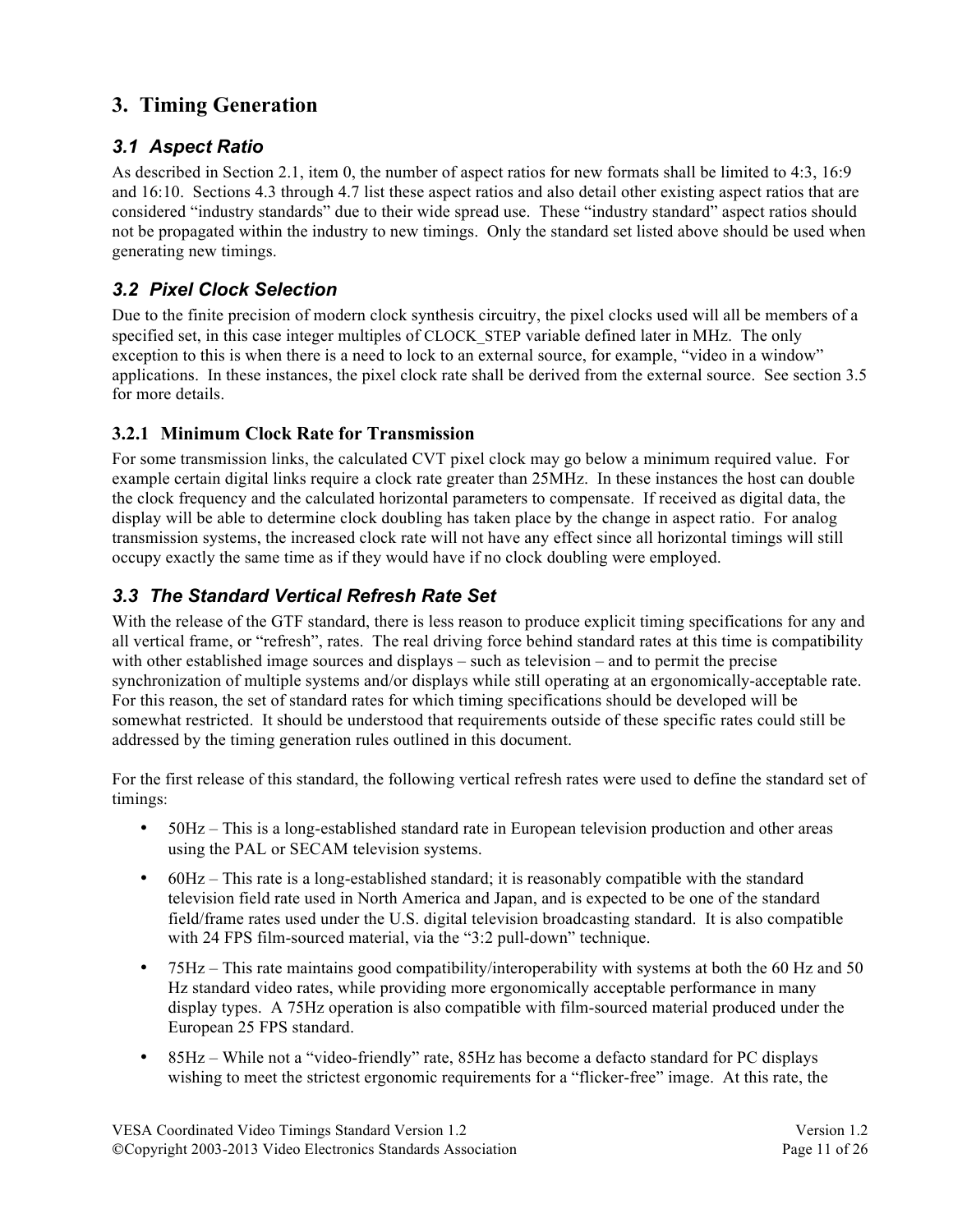typical CRT-based computer display, under standard viewing conditions, will appear "flicker-free" to greater than 95% of the population.

### **3.3.1 Determination of Vertical Refresh Rate Error**

Due to the finite clock precision detailed in Section 3.2, the vertical refresh rate will not exactly equal to the target refresh rates specified.

The Refresh Rate is calculated by:

(*HorzTotal*\**VertTotal*) *PixelClock RefreshRate* <sup>=</sup>

Maximum Refresh Rate Error is given by:

$$
\Delta RefreshRate = \frac{\Delta PicelClock}{(MinHorzTotal*MinVertTotal)}
$$

Horizontal and Vertical Totals are the smallest for 640x480 Reduced Blanking, thus with CLOCK\_STEP of 0.25 MHz the error is calculated as followed:

$$
\Delta RefreshRate = \frac{0.25 \text{MHz}}{(800 * 494)} = 0.63 \text{Hz}
$$

Assuming a 0.5% tolerance on the pixel clock, the maximum deviation in the refresh rate contributed due to the CLOCK STEP of 0.25 MHz will be:

$$
\frac{1.005 * 0.25 \text{MHz}}{(800 * 494)} = 0.64 \text{Hz}
$$

Therefore the maximum refresh rate deviation will be +/-0.64Hz, reducing as the format resolution increases. The actual variation for 640x480 Reduced Blanking is 0.536Hz.

For CLOCK STEP of 0.001 MHz as required by reduced blanking v2 rules errors as defined as followed:

$$
\Delta RefreshRate = \frac{0.001 \text{MHz}}{(720*494)} = 0.002812 \text{Hz}
$$

Again assuming a 0.5% tolerance on the pixel clock, the maximum deviation in the refresh rate contributed due to the CLOCK\_STEP of 0.001 MHz factor will be 0.002826Hz.

### *3.4 Rules for Timing Generation*

Presented here are the rules for generating timing. Section 5 details the computational steps involved to use these rules to generate timing for a given format.

### **3.4.1 Standard CRT-based Timing**

### **1. Pixel Clock Selection**

Section 3.2 details the criteria for Pixel Clock selection.

### **2. Vertical Refresh Rate**

The standard vertical refresh set is listed in Section 3.3. Although other refresh rates are not prohibited, for CVT compliance one must be chosen from the standard set. Due to pixel clock rounding, the actual refresh rate will have a deviation as described in Section 3.3.1. For applications that are locked to an external video source, such as video in a window, the actual refresh rate should be derived from the external source, see Section 3.5 for more details.

#### **3. Horizontal Counts**

All definitions referring to the horizontal timing, including the horizontal active pixels, horizontal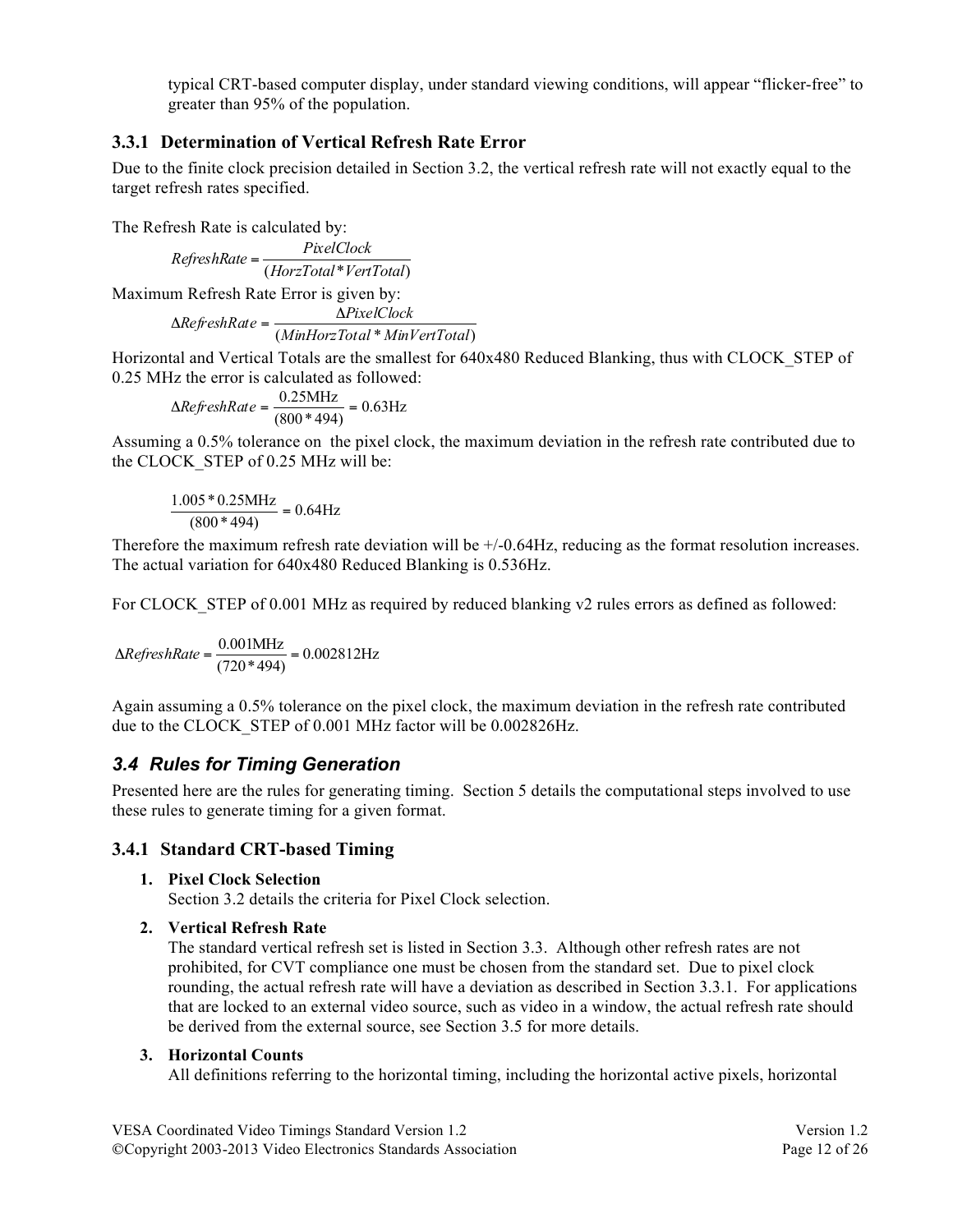total pixels, sync pulse duration and "Front porch" and "Back Porch" times, must be divisible by eight, and preferably by higher powers of two.

### **4. Horizontal Blanking**

The Horizontal Blanking shall be calculated using GTF. Default parameters of  $M = 600$ ,  $C = 40$ ,  $K = 128$  and  $J = 20$  shall be used. To ensure that the calculated value of the Horizontal Front Porch does not go negative, the calculated blanking percentage shall be limited such that it is always greater than or equal to 20%. Horizontal Blanking intervals less than 20% of Horizontal Total shall be forced to a value of 20%. The calculated Horizontal Blanking shall be rounded down to 2 times the nearest cell width. This ensures that the Horizontal Sync can be positioned as described in item 5.

### **5. Horizontal Sync Pulse Duration and Position**

The Horizontal Sync Pulse duration will in all cases be set as closely as possible to 8% of the Total Horizontal time, rounded down to the nearest cell width. The position shall be set so that the trailing edge of the Horizontal Sync pulse falls in the center of the Horizontal Blanking period. This implies that the Horizontal Back Porch shall be equal to the Horizontal Blanking divided by two.

**Note:** Horizontal Blanking is calculated so that the Horizontal Back Porch will always be an integer number of cell widths.

#### **6. Vertical Sync and Vertical Back Porch**

The combined period of the Vertical Sync and Vertical Back Porch shall be the first multiple of integer horizontal lines that exceeds the minimum requirement of 550 microseconds. The Vertical Sync Pulse is used to convey timing information. As such, the duration varies depending on the aspect ratio - refer to Section 3.6. The Vertical Back Porch shall be the remainder of the above time. However, if the Vertical Back Porch is less than seven lines, then it is increased until it equals seven lines. This ensures that the Vertical Back Porch is seven lines or greater.

#### **7. Vertical Front Porch**

The Vertical Front Porch shall in all cases be fixed to three lines.

### **3.4.2 Reduced Blanking Timing Version 1**

#### **1. Pixel Clock Selection**

Section 3 details the criteria for Pixel Clock selection.

### **2. Vertical Refresh Rate**

The standard Refresh Rate for Reduced Blanking timing is 60Hz. This Refresh Rate is considered fast enough to eliminate motion artifacts without increasing the signal bandwidth (pixel clock) unnecessarily. In addition, a substantial amount of the non-CRT market has spent considerable effort optimizing display devices for 60Hz. Although the standard Refresh Rate is 60Hz, it does not exclude other refresh rates from existing. For applications that are locked to an external video source, such as video in a window, the actual refresh rate should be derived from the external source, see Section 3.4.3 for more details.

### **3. Horizontal Counts**

All definitions referring to the Horizontal Timing, including the Horizontal Active pixels, Horizontal Total pixels, Sync Pulse duration and "Front Porch" and "Back Porch" times, must be divisible by eight, and preferably by higher powers of two.

#### **4. Horizontal Blanking Time**

The Horizontal Blanking time is reduced to provide a significant pixel clock reduction over the corresponding "CRT" timing, while still providing sufficient time to meet the expected needs of non-CRT displays. For Reduced Blanking timings, the Horizontal Blanking time will in all cases be fixed to 160 clock cycles.

#### **5. Horizontal Sync Pulse Duration and Position**

The Horizontal Sync Pulse duration will in all cases be 32 pixel clocks in duration, with the position

VESA Coordinated Video Timings Standard Version 1.2 Version 1.2 ©Copyright 2003-2013 Video Electronics Standards Association Page 13 of 26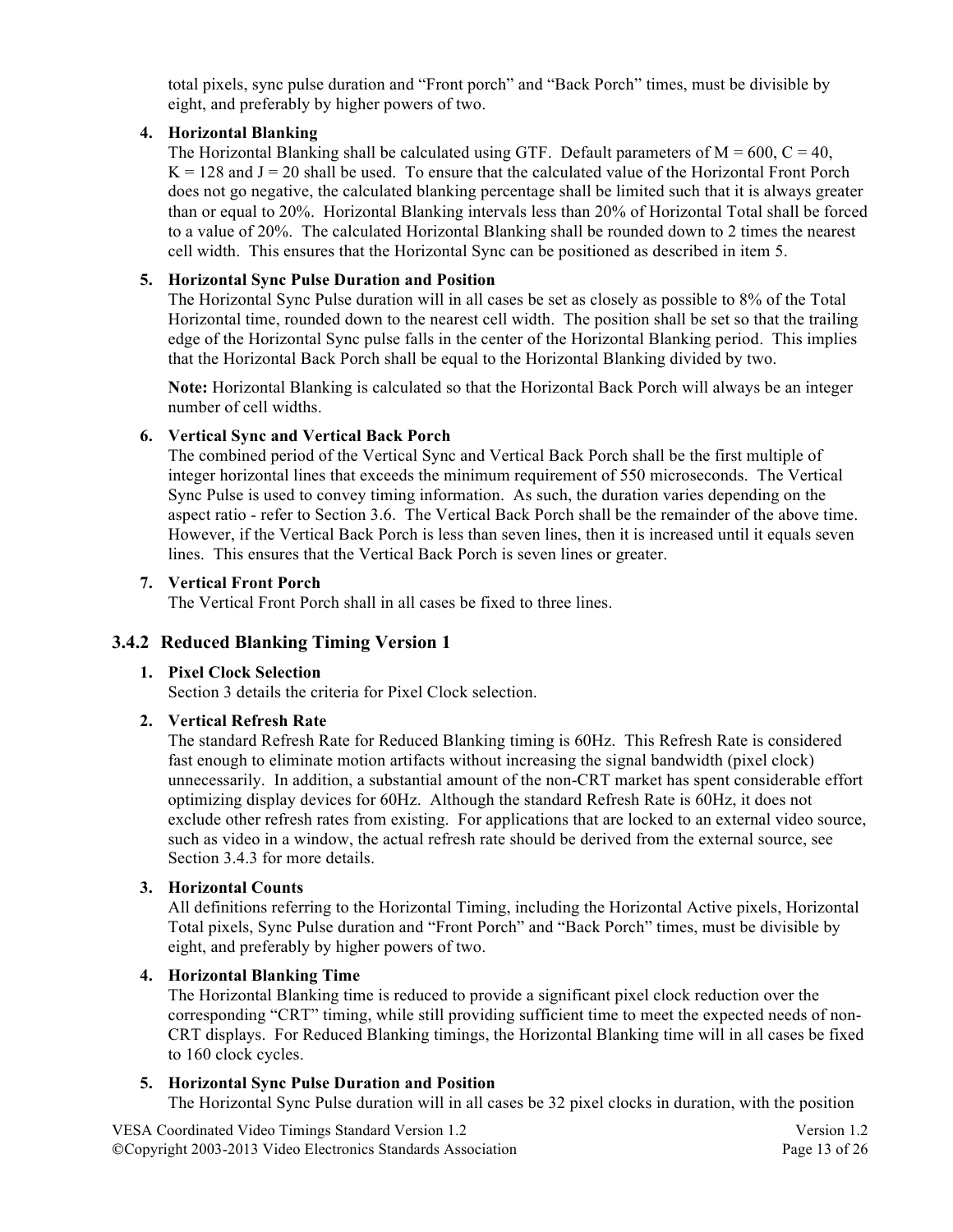set so that the trailing edge of the Horizontal Sync Pulse is located in the center of the Horizontal Blanking period. This implies that the Horizontal Back Porch is fixed to 80 pixel clocks

#### **6. Vertical Blanking Time**

The Vertical Blanking shall be the first multiple of integer Horizontal Lines that exceeds the minimum requirement of 460 microseconds. Additional adjustment of the Vertical Blanking Time may be required as described in item 7.

#### **7. Vertical Sync Pulse Duration and Position**

Vertical Sync Pulse is used to convey timing information. As such, the duration varies depending on the aspect ratio - refer to Section 3.6. The Vertical Front Porch shall in all cases be fixed to three lines. The Vertical Back Porch shall be the remainder of the Vertical Blanking Time. If the Vertical Back Porch is less than seven lines, then the Vertical Blanking Time is increased until the Vertical Back Porch equals seven lines. This ensures that the Vertical Back Porch is seven lines or greater.

### **3.4.3 Reduced Blanking Timing Version 2**

The following sections describe new rules mandated by the reduced blanking timing v2. New reduced blank DMT timings shall use the reduced blanking timing v2 rules.

#### **1. Pixel Clock Selection**

The new version shall support a resolution of 0.001MHz to produce more accurate refresh rate result required in some application.

 The target refresh rate is comprised of a nominal refresh rate and optionally a 1000/1001 multiplier factor for video optimized rates (i.e. for 59.94Hz, it has 60Hz nominal refresh rate and a 1000/1001 factor).

 The following lists the steps taken to calculate the pixel clock for a given target refresh rate and active H/V resolution; further details are in Section 5.4.

- a) First the nominal refresh rate is used to calculate the horizontal and vertical blank parameters,
- b) then calculate horizontal and vertical blank parameter along with required H/V active with the target refresh rate (including 1000/1001 factor if required) is used to calculate the pixel clock.
- c) The result value is then rounded to nearest 0.001 pixel clock

Using the nominal value in step (a) guarantees that the only difference in timing between a video optimized timing vs. a non-video optimized timing for a given refresh rate is in pixel clock (i.e. all other vertical and horizontal parameters are same).

#### **2. Vertical Refresh Rate**

The standard refresh rate for Reduced Blanking v2 timing is 60Hz however other progressive refresh may be used depending on the application. Higher precision of the pixel clock step allows video optimized refresh rates (i.e. 60\*1000/1001Hz, 30\*1000/1001Hz) to be supported with the new version. A factor of 1000/1001 is applied to the nominal refresh rate if the video optimized target refresh rate is required.

#### **3. Horizontal Counts**

As per rules of the Reduced Blanking v2 timings, Horizontal Timings may have a precision of 1 pixel. This allows timing for resolutions like 1366x768 to be defined with the new standard. No longer is the Horizontal Timing, including the Horizontal Active pixels, Horizontal Total pixels, Sync Pulse duration and "Front Porch" and "Back Porch" times required to be divisible by eight.

#### **4. Horizontal Blanking Time**

For Reduced Blanking v2 timings, the Horizontal Blanking time will in all cases are fixed to 80 clock cycles instead of 160 clock cycles required by earlier Reduced Blanking Timing.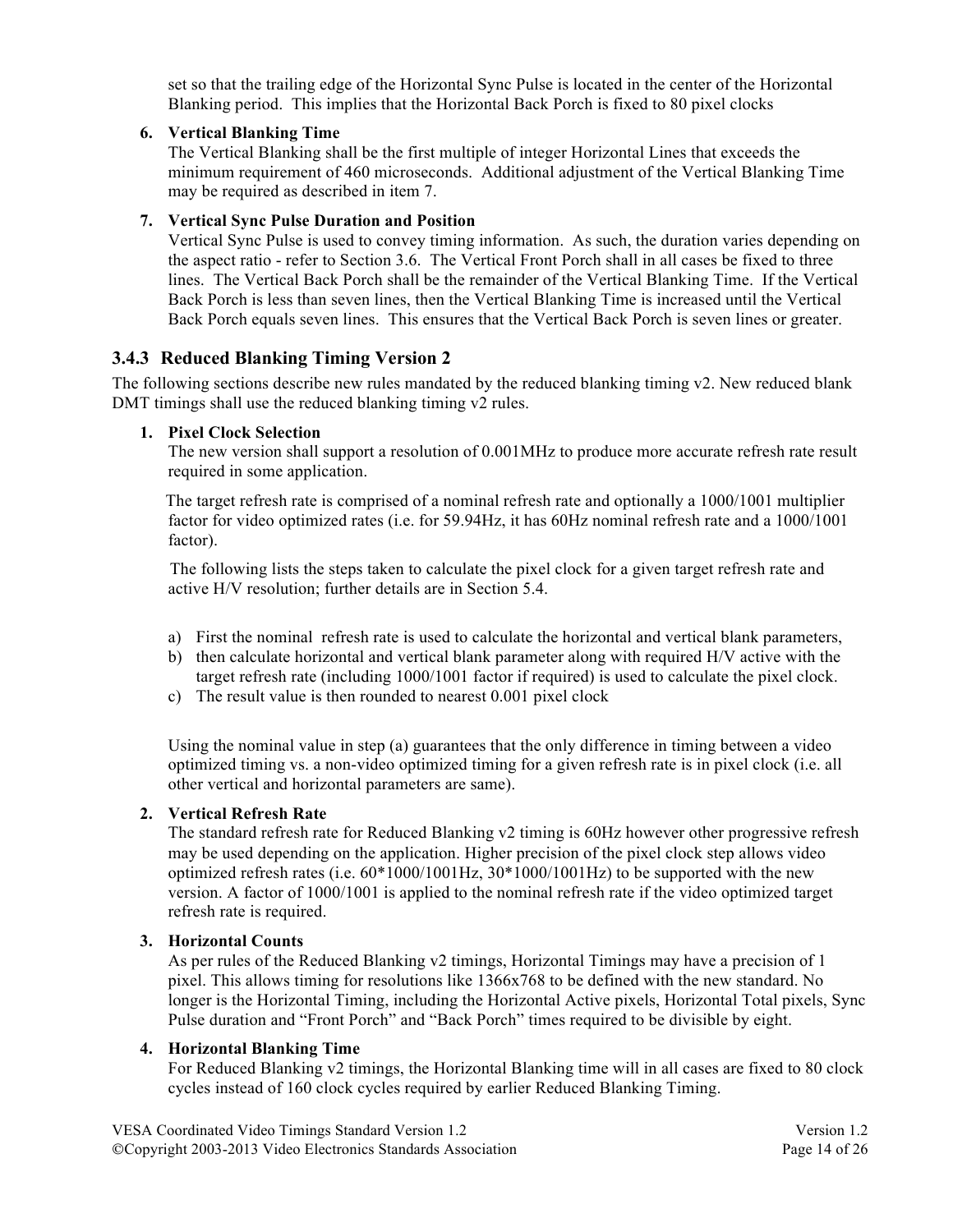### **5. Horizontal Sync Pulse Duration and Position**

The Horizontal Sync Pulse duration will in all cases be 32 pixel clocks in duration, with the position set so that the trailing edge of the Horizontal Sync Pulse is located in the center of the Horizontal Blanking period. This implies that for a fixed blank of 80 pixel clocks, the Horizontal Back Porch is fixed to (80/2) 40 pixel clocks and the Horizontal Front Porch is fixed to (80-40-32) = 8 clock cycles.

#### **6. Vertical Blanking Time**

The Vertical Blanking shall be the first multiple of integer Horizontal Lines that exceeds the minimum requirement of 460 microseconds.

#### **7. Vertical Sync Pulse Duration and Position**

Vertical Sync Pulse is fixed at 8 lines indicating timing generated based on Reduced Blanking v2 timing rules and aspect ratio information is to be derived based on Vertical and Horizontal Active Timing. This will allow any new timing with non-standard aspect ratio to be supported without any update to the specification. The Vertical Back Porch shall in all cases be fixed to 6 lines. The Vertical Front Porch shall be the remainder of the Vertical Blanking Time.

### *3.5 Locking to External Timing Sources*

Some specific applications may require a refresh rate that is locked to an external video source, e.g. "video in a window". For these instances it is necessary to derive the pixel clock from the external source by using a multiplication of either the external refresh rate, line rate or pixel clock. Consequently, this process cannot guarantee a pixel clock that is an exact multiple as required in Section 3.2. Also, the vertical refresh rate may deviate from the standard set list in Section 3.3. Although the pixel clock and refresh rate may vary from the published standard, all other timing parameters, such as horizontal and vertical starts, ends, totals, etc. should be as specified within this document. Doing this simplifies the display's task of image positioning and (for the case of digital displays being driven with an analog signal) clock recovery.

**Note**: Systems using frame rate conversion techniques to lock to external sources should use calculated CVT parameters and the calculated CVT clock rate.

### *3.6 Sync Polarities*

The horizontal and vertical sync polarities combined with the vertical sync width shall be used to convey information about the type of timing. This enables the display to determine the correct procedure and equations for decoding the timing.

Sync polarities are used to signal whether the format timing is standard-CRT or Reduced Blanking, whereas the vertical sync width is used to specify the aspect ratio. The previously published VESA DMT typically had positive/positive or negative/negative, horizontal/vertical sync polarities, with vertical sync widths varying from three to six lines. All timings which used a positive/negative or negative/positive horizontal/vertical sync combination had vertical sync widths of three lines or less. To enable CVT- generated timings to be easily distinguishable from existing timings, the following sync polarities will be used.

| <b>Horizontal Sync</b> | <b>Vertical Sync</b> | Timing                      |
|------------------------|----------------------|-----------------------------|
| Negative               | Positive             | <b>CVT</b> Standard CRT     |
| Positive               | Negative             | <b>CVT Reduced Blanking</b> |
| Positive               | Positive             |                             |
| Negative               | Negative             | Non-CVT Timing              |

|  |  |  |  | <b>Table 3-1: Sync Polarities</b> |
|--|--|--|--|-----------------------------------|
|--|--|--|--|-----------------------------------|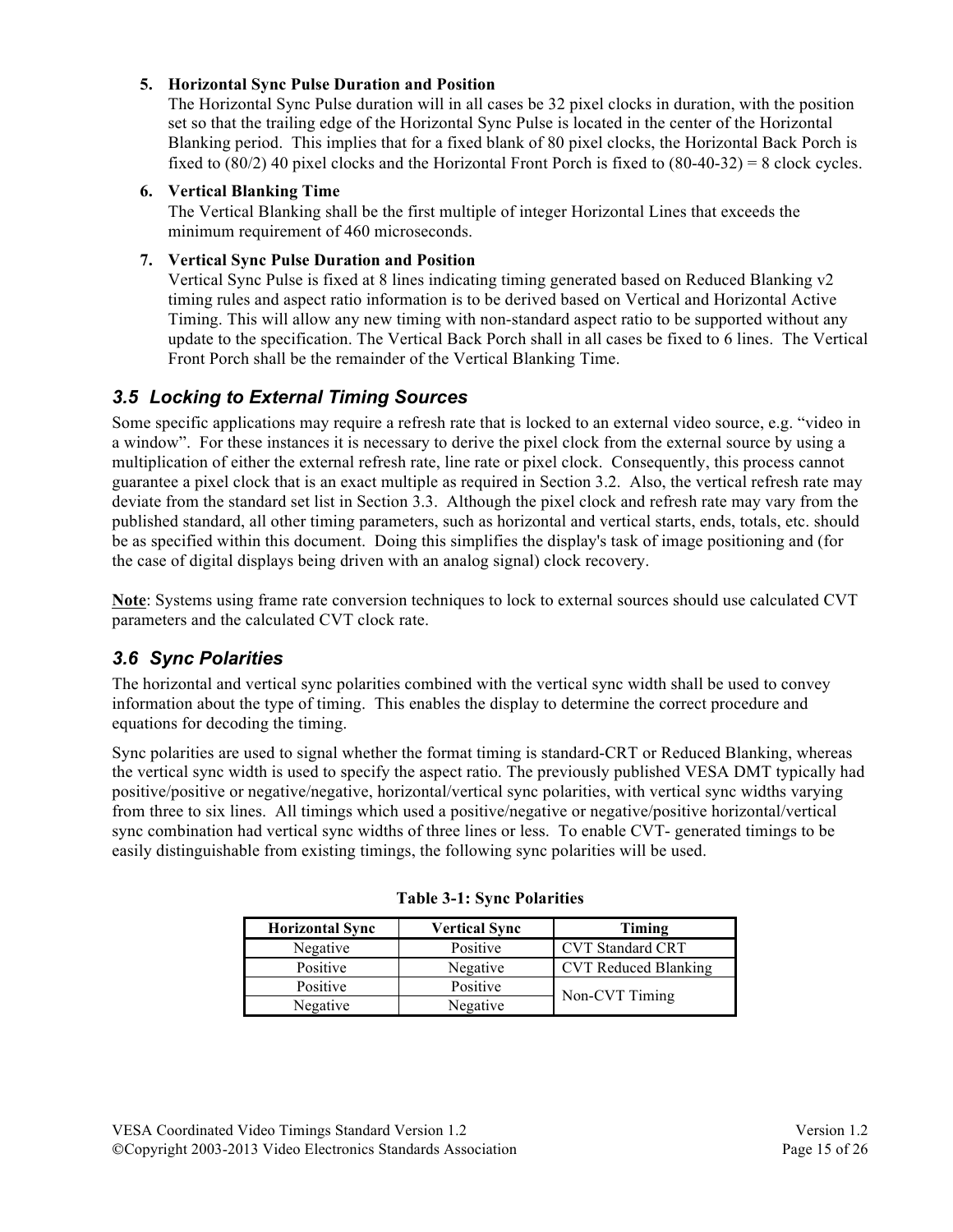| <b>Vertical Sync Width</b> | <b>Aspect Ratio</b>                                                                              |
|----------------------------|--------------------------------------------------------------------------------------------------|
| 3 or less                  | Not used by CVT, reserved for existing DMT<br>and GTF                                            |
| 4                          | 4:3                                                                                              |
| 5                          | 16:9                                                                                             |
| 6                          | 16:10                                                                                            |
|                            | Special Case:<br>5:4 (1280x1024)<br>15:9 (1280x768)                                              |
| 8                          | Reduced Blank Timing v2<br>Aspect Ratio based on Horizontal and Vertical<br><b>Active Timing</b> |
| 9                          | Reserved                                                                                         |
| 10                         | Non-standard                                                                                     |

**Table3-2: Vertical Sync Duration**

**Note:** Non-standard refers to an aspect ratio not defined within this document as being standard and can be used for manufacturer-specific timings.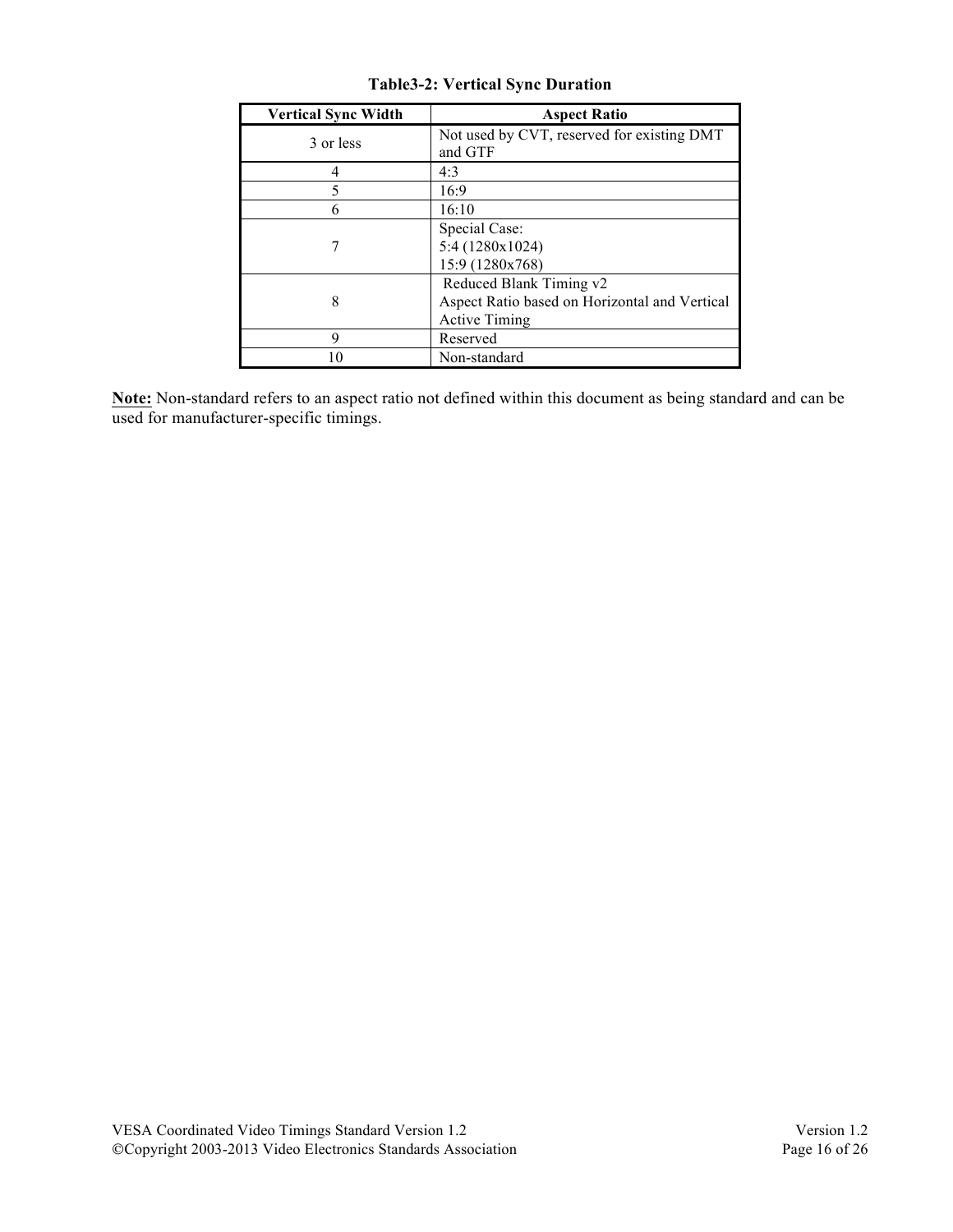# **4. VESA Standard Display Formats**

### *4.1 Overview*

Using the rules and guidelines established in the previous section, VESA has selected standard display formats in several aspect ratios. Use of formats not included under this standard is strongly discouraged, due to the likelihood of incompatibility with standard compliant fixed-format displays.

# *4.2 VESA Format Naming Convention*

In the past, the computer industry has used a de-facto standard system of naming for various spatial formats, which traces its roots to the very early days of the personal computer. In the 1980s, IBM produced a series of graphics systems and associated display products, which were referred to as "graphics adapters", such as the Monochrome Graphics Adapter (MGA), Color Graphics Adapter (CGA), Enhanced Graphics Adapter (EGA), and finally the Video Graphics Array (VGA), Super-Video Graphics Array (SVGA), and Extended Graphics Array (XGA) systems.

These names were certainly useful distinctions in their day, but unfortunately the nomenclature survived long after the original hardware became obsolete – in the form of names informally applied to the spatial formats used by those systems. Thus, in current usage, VGA most often refers to the 640 x 480 format, XGA to 1024 x 768, and so forth. This system has become increasingly cumbersome, and the names do not provide much information about the specific format they are intended to represent. QVGA, for instance, is most often intended to mean "quarter-VGA", or 320 x 240 pixels, while QXGA has been used to refer to "*quad*-XGA", or 2048 x 1536 pixels.

It is our intention at this time to replace this outdated system with a simpler, more informative standard convention for referring to industry-standard display formats. Taking a cue from other electronic-imaging markets and systems, we are introducing with this standard the convention of naming image formats using the number of pixels contained in each. In this document, the standard naming for each format is the pixel count rounded to the nearest 10,000 and expressed in mega-pixels, or with the suffix "M". As there remains the possibility of confusion between formats of similar pixel counts, but different aspect ratios, the vertical component of the aspect ratio shall be appended to the mega-pixel number, in hexadecimal format. As examples of the new naming systems:

The 4:3 800 x 600 (formerly SVGA) format, at 480,000 pixels, is to be referred to as the "0.48M3". The 5:4 1280 x 1024 (formerly SXGA) format, at 1,310,720 pixels, is to be referred to as "1.31M4". The 15:9 1280 x 768 format, at 983,040 pixels, is to be referred to as "0.98M9". The 16:9 1920 x 1080 format, at 2,073,600 pixels, is to be referred to as "2.07M9". The 16:10 1920 x 1200 format, at 2,304,000 pixels, is to be referred to as "2.30MA".

To avoid confusion, a way of identifying Reduced Blanking timing from standard CRT timing is also required. This is achieved by adding an additional suffix "-R". For example:

0.48M3 (800 x 600) Reduced Blanking timing is referred to as "0.48M3-R". 1.31M4 (1280 x 1024) Reduced Blanking timing is referred to as "1.31M4-R". 0.98M9 (1280 x 768) Reduced Blanking timing is referred to as "0.98M9-R". 2.07M9 (1920 x 1080) Reduced Blanking timing is referred to as "2.07M9-R". 2.30MA (1920 x 1200) Reduced Blanking timing is referred to as "2.30MA-R".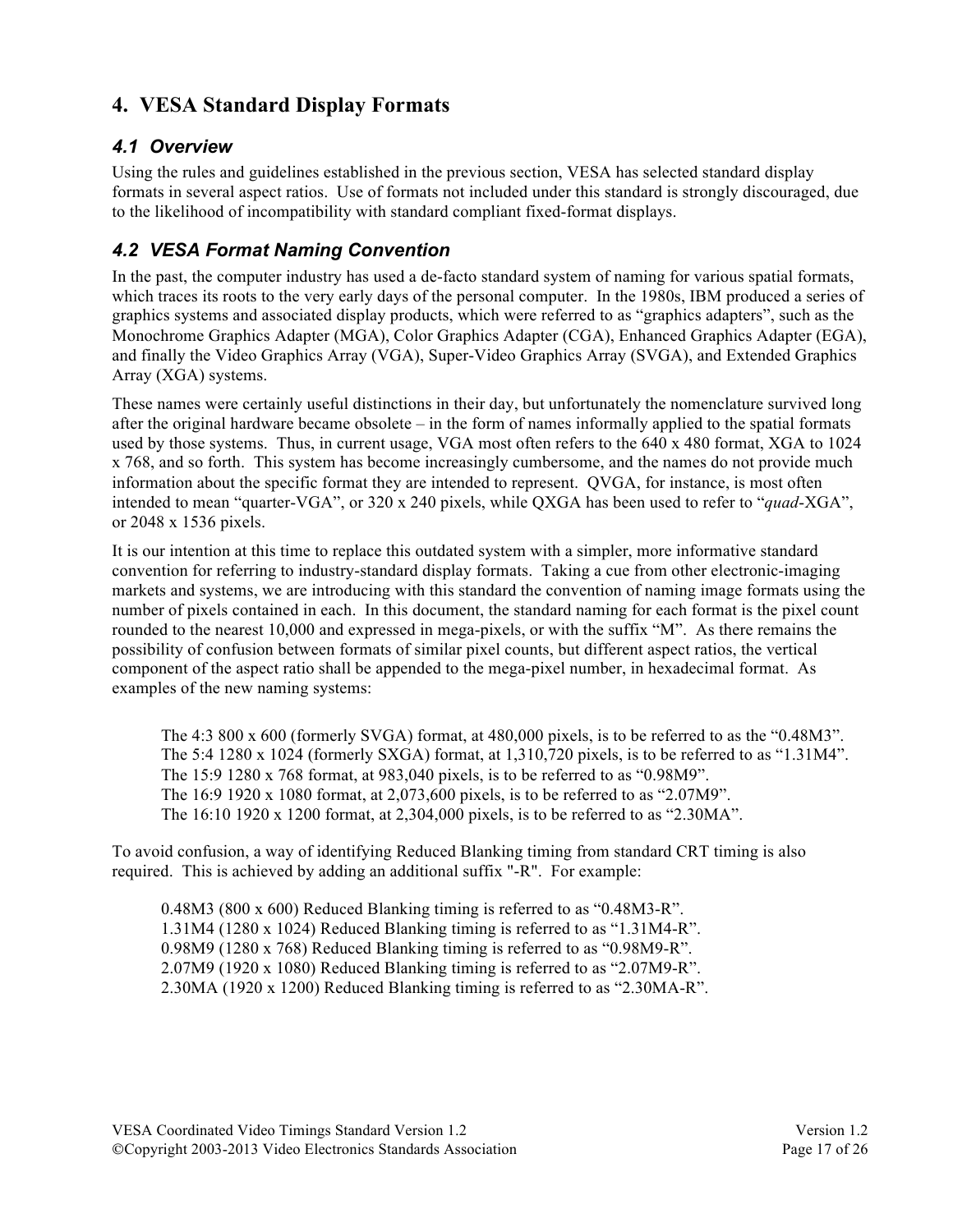# *4.3 VESA Standard 4:3 Formats*

CVT allows the generation of any 4:3 format. The following list is an example of VESA standard formats at the 4:3 aspect ratio and their names under the new convention.

| Format<br>(Pixels x Lines) | <b>Old Name</b><br>(if applicable) | Pixel count<br>(Exact) | <b>VESA</b><br><b>Standard Name</b> | <b>Comments</b>                               |
|----------------------------|------------------------------------|------------------------|-------------------------------------|-----------------------------------------------|
| $640 \times 480$           | <b>VGA</b>                         | 307,200                | 0.31M3                              | Established standard; "square-pixel" US<br>TV |
| $800 \times 600$           | <b>SVGA</b>                        | 480,000                | 0.48M3                              | Established standard                          |
| $1024 \times 768$          | XGA                                | 786,432                | 0.79M3                              | Established standard                          |
| $1280 \times 960$          |                                    | 1,228,800              | 1.23M3                              | 4:3 alternative to $1280 \times 1024$         |
| 1400 x 1050                |                                    | 1,470,000              | 1.47M3                              | $4:3$ 1080-line format                        |
| $1600 \times 1200$         | <b>UXGA</b>                        | 1,920,000              | 1.92M3                              | Established standard; 4x 800 x 600            |
| 1920 x 1440                |                                    | 2,764,800              | 2.76M3                              | Established standard                          |
| 2048 x 1536                |                                    | 3,145,728              | 3.15M3                              | $4x$ 1024 x 768                               |
| 2560 x 1920                |                                    | 4,915,200              | 4.92M3                              | $4x$ 1280 x 960                               |
| 3200 x 2400                |                                    | 7,680,000              | 7.68M3                              | $4x1600 \times 1200$                          |
| 3840 x 2880                |                                    | 11,059,200             | 11.06M3                             | 4x 1920x1440                                  |

**Table4-1: Examples of 4:3 Formats**

# *4.4 VESA Standard 5:4 Formats*

Only one format with a 5:4 aspect ratio has achieved widespread use; this is the 1.3 Mpixel (formerly SXGA) 1280x1024 format. There are some 1280x1024 flat panel displays in the marketplace. However, VESA discourages further expansion of the 5:4 video timing formats, but will support 1280x1024 because this 5:4 format is an established industry standard.

|  | <b>Table 1-2: Standard 5:4 Formats</b> |  |  |
|--|----------------------------------------|--|--|
|--|----------------------------------------|--|--|

| Format           | Old Name        | <b>Pixel count</b> | VESA                 | Comments             |
|------------------|-----------------|--------------------|----------------------|----------------------|
| (Pixels x Lines) | (if applicable) | (Exact)            | <b>Standard Name</b> |                      |
| 1280 x 1024      | SXGA            | 310.720            | .31M4                | Established standard |

### *4.5 VESA Standard 15:9 Formats*

There has been only one format with a 15:9 aspect ratio to achieve widespread use; this is the 0.98 Mpixel 1280x768 format. There are some 1280x768 flat panel displays in the marketplace. However, VESA discourages further expansion of the 15:9 video timing formats, but will support 1280x768 because this 15:9 format is an established industry standard.

### **Table 4-3: Standard 15:9 Formats**

| Format           | <b>Old Name</b> | <b>Pixel count</b> | VESA                 | Comments          |
|------------------|-----------------|--------------------|----------------------|-------------------|
| (Pixels x Lines) | (if applicable) | (Exact)            | <b>Standard Name</b> |                   |
| 1280 x 768       |                 | 983.040            | 0.98M9               | Industry standard |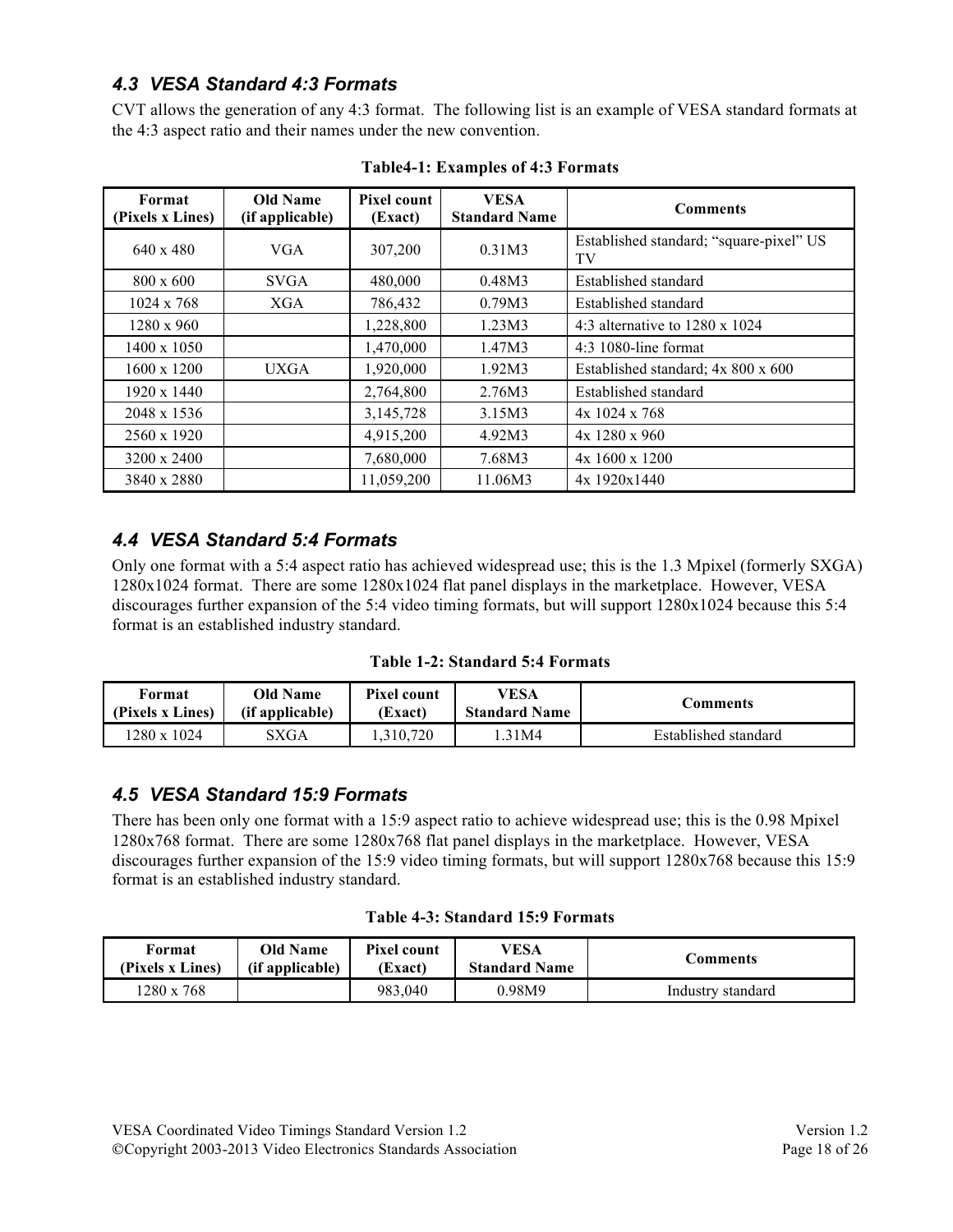### *4.6 VESA Standard 16:9 Formats*

CVT allows the generation of any 16:9 format. The following list is an example of VESA standard formats at the 16:9 aspect ratio and their names under the new convention.

| Format<br>(Pixels x Lines) | <b>Old Name</b><br>(if applicable) | <b>Pixel count</b><br>(Exact) | <b>VESA</b><br><b>Standard Name</b> | <b>Comments</b>                                                        |
|----------------------------|------------------------------------|-------------------------------|-------------------------------------|------------------------------------------------------------------------|
| 848 x 480                  |                                    | 407,040                       | 0.41M9                              | 16:9 480-line format; PDP standard<br>Note: Approximated 16:9 standard |
| $1064 \times 600$          |                                    | 638,400                       | 0.64M9                              |                                                                        |
| 1280 x 720                 |                                    | 921,600                       | 0.92M9                              |                                                                        |
| 1360 x 768                 |                                    | 1,044,480                     | 1.04M9                              |                                                                        |
| 1704 x 960                 |                                    | 1,635,840                     | 1.64M9                              |                                                                        |
| 1864 x 1050                |                                    | 1,957,200                     | 1.96M9                              |                                                                        |
| 1920 x 1080                |                                    | 2,073,600                     | 2.07M9                              |                                                                        |
| 2128 x 1200                |                                    | 2,553,600                     | 2.55M9                              |                                                                        |
| 2560 x 1440                |                                    | 3,686,400                     | 3.69M9                              |                                                                        |
| 2728 x 1536                |                                    | 4,190,208                     | 4.19M9                              |                                                                        |
| 3408 x 1920                |                                    | 6,543,360                     | 6.54M9                              |                                                                        |
| 4264 x 2400                |                                    | 10,233,600                    | 10.23M9                             |                                                                        |
| 5120 x 2880                |                                    | 14,745,600                    | 14.75M9                             |                                                                        |

**Table4-4: Examples of 16:9 Formats**

# *4.7 VESA Standard 16:10 Formats*

CVT allows the generation of any 16:10 format. The following list is an example of VESA standard formats at the 16:10 aspect ratio and their names under the new convention.

| Format<br>(Pixels x Lines) | <b>Old Name</b><br>(if applicable) | Pixel count<br>(Exact) | <b>VESA</b><br><b>Standard Name</b> | <b>Comments</b> |
|----------------------------|------------------------------------|------------------------|-------------------------------------|-----------------|
| 768 x 480                  |                                    | 368,640                | 0.37MA                              |                 |
| $960 \times 600$           |                                    | 576,000                | 0.58MA                              |                 |
| 1152 x 720                 |                                    | 829,440                | 0.83MA                              |                 |
| 1224 x 768                 |                                    | 940,032                | 0.94MA                              |                 |
| 1536 x 960                 |                                    | 1,474,560              | 1.47MA                              |                 |
| 1680 x 1050                |                                    | 1,764,000              | 1.76MA                              |                 |
| 1728 x 1080                |                                    | 1,866,240              | 1.87MA                              |                 |
| 1920 x 1200                |                                    | 2,304,000              | 2.30MA                              |                 |
| 2304 x 1440                |                                    | 3,317,760              | 3.32MA                              |                 |
| 2456 x 1536                |                                    | 3,772,416              | 3.77MA                              |                 |
| 3072 x 1920                |                                    | 5,898,240              | 5.90MA                              |                 |
| 3840 x 2400                |                                    | 9,216,000              | 9.22MA                              |                 |
| 4608 x 2880                |                                    | 13,271,040             | 13.27MA                             |                 |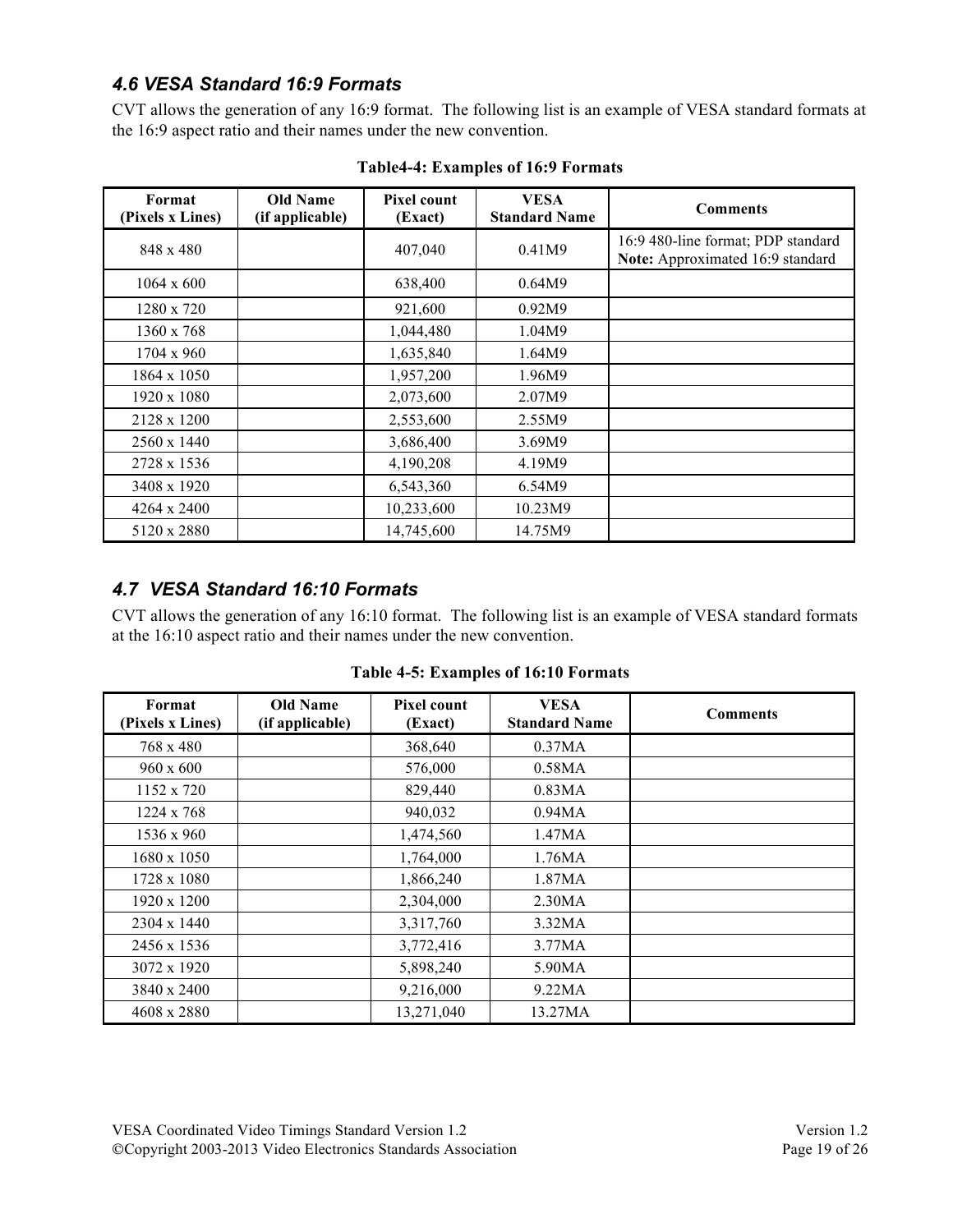# **5. Computation of Timing Parameters**

This section details how to calculate timing parameters. These calculations are used in the VESA CVT Excel spreadsheet. The CVT spreadsheet is available from the public ftp site.

## *5.1 Explanation of Terms*

The following details the Expressions and Terms used in the following equations:

| <b>TERM / OPERATOR</b>                        | <b>DESCRIPTION</b>                                                                     |
|-----------------------------------------------|----------------------------------------------------------------------------------------|
|                                               | Addition                                                                               |
|                                               | Subtraction                                                                            |
| *                                             | Multiplication                                                                         |
|                                               | Division                                                                               |
| ROUNDDOWN(value, 0)                           | Returns <i>value</i> rounded down to the nearest integer                               |
| IF(logic test, value if true, value if false) | If then statement that returns if true value when the<br>logic test expression is true |

**Table 5-1: Expression Terms & Operator**

Constants and variables are listed in Section 5.5.

# *5.2 Computation of Common Parameters*

Initially both Standard "CRT" style and Reduced Blanking CVT timings have common computational steps that must be done first. This section details those steps.

- 1. Find the refresh rate required (Hz): **V\_FIELD\_RATE\_RQD** = IF(INT\_RQD?="y", IP\_FREQ\_RQD \* 2, IP\_FREQ\_RQD)
- 2. In order to give the correct results, the number of horizontal pixels requested is first processed to ensure that it is divisible by the character size, by rounding it to the nearest character cell boundary: **H\_PIXELS\_RND** = ROUNDDOWN(H\_PIXELS / CELL\_GRAN\_RND,0) \* CELL\_GRAN\_RND
- 3. Determine the width of the left and right borders: LEFT\_MARGIN = IF(MARGINS\_RQD?="Y", (ROUNDDOWN(((H\_PIXELS\_RND \* MARGIN\_PER / 100) /CELL\_GRAN\_RND), 0)) \* CELL\_GRAN\_RND, 0) **RIGHT\_MARGIN** = IF(MARGINS\_RQD?="Y", (ROUNDDOWN(((H\_PIXELS\_RND \* MARGIN\_PER / 100) /CELL\_GRAN\_RND), 0)) \* CELL\_GRAN\_RND, 0)
- 4. The total number of active pixels is equal to the rounded horizontal pixels and the margins: **TOTAL\_ACTIVE\_PIXELS** = H\_PIXELS\_RND + LEFT\_MARGIN + RIGHT\_MARGIN
- 5. If interlace is requested, the number of vertical lines assumed by the calculation must be halved, as the computation calculates the number of vertical lines per field. In either case, the number of lines is rounded down to the nearest integer. **V\_LINES\_RND** = IF(INT\_RQD?= $\mathbf{v}$ y", ROUNDDOWN(V\_LINES / 2, 0), ROUNDDOWN(V\_LINES, 0))
- 6. Determine the top and bottom margins: **TOP\_MARGIN = IF(MARGINS\_RQD?="Y", ROUNDDOWN(((MARGIN\_PER / 100) \* V\_LINES\_RND),** 0), 0) **BOT\_MARGIN = IF(MARGINS\_RQD?="Y", ROUNDDOWN(((MARGIN\_PER / 100) \* V\_LINES\_RND),** 0), 0)
- 7. If interlaced is required, then set variable INTERLACE =  $0.5$ : **INTERLACE** = IF(INT\_RQD?="Y", 0.5, 0)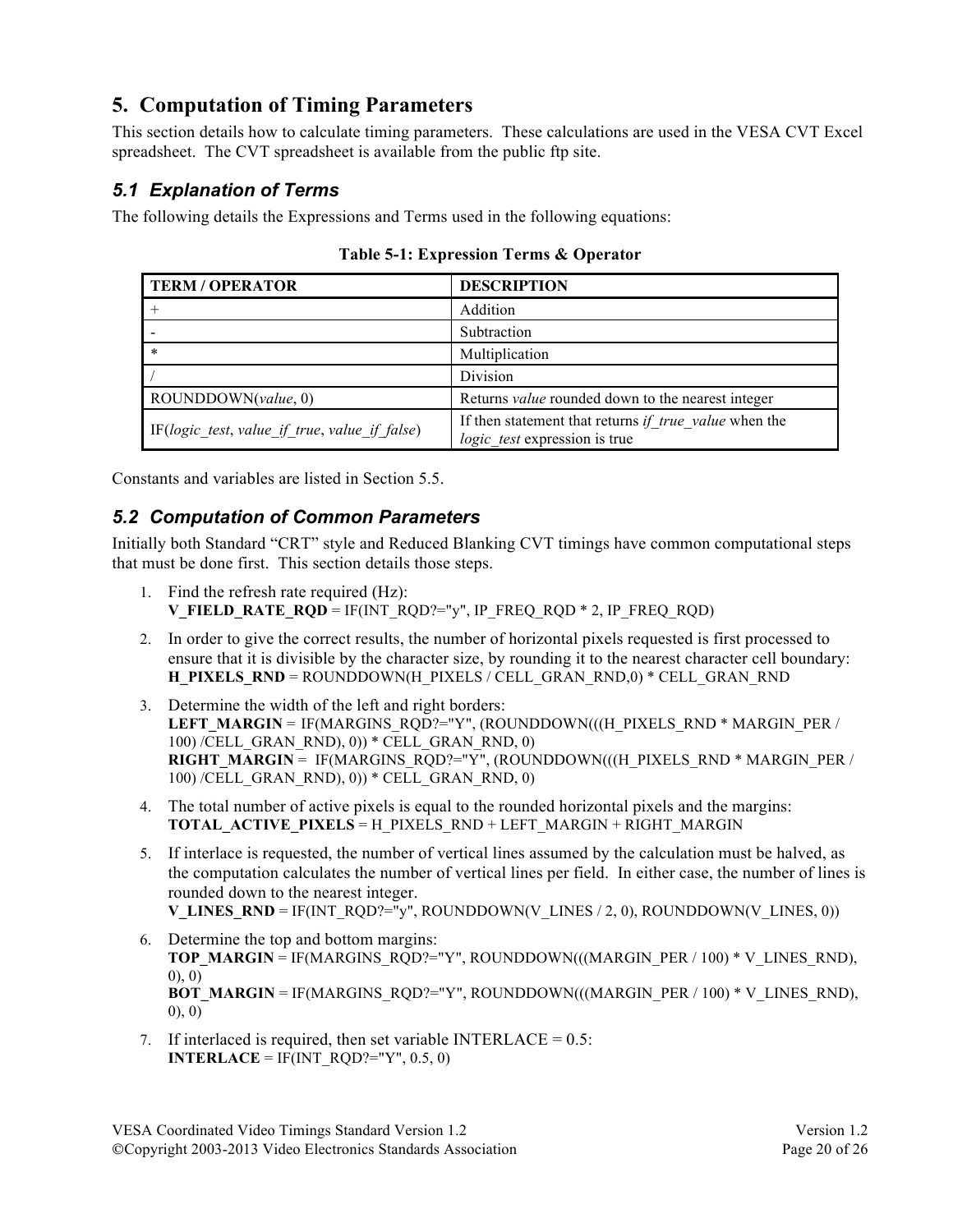Once the above calculations have been done, the next steps change depending upon whether Standard "CRT" style or Reduced Blanking style timing is required. For Standard "CRT" style timing, the steps detailed in Section 5.3 are performed next. If Reduced Blanking timing is required, then the steps detailed in Section 5.4 are performed.

Once the relevant set of calculations have been completed, then it is possible to derive all timing parameters.

### *5.3 Computation of "CRT" Timing Parameters*

First perform the Common Parameter Calculations as described in Section 5.2 and then:

- 8. Estimate the Horizontal Period (kHz): **H\_PERIOD\_EST** =  $((1 / V$  FIELD\_RATE\_RQD) - MIN\_VSYNC\_BP / 1000000) / (V\_LINES\_RND + (2 \* TOP\_MARGIN) + MIN\_V\_PORCH\_RND + INTERLACE) \* 1000000
- 9. Find the number of lines in  $V$  sync + back porch: **V\_SYNC\_BP** = ROUNDDOWN((MIN\_VSYNC\_BP / H\_PERIOD\_EST), 0) + 1 IF (V\_SYNC\_BP < V\_SYNC\_RND + MIN\_V\_BPORCH) **V\_SYNC\_BP** = V\_SYNC\_RND + MIN\_V\_BPORCH
- 10. Find the number of lines in V back porch: **V\_BACK\_PORCH** = V\_SYNC\_BP - V\_SYNC\_RND
- 11. Find total number of lines in Vertical Field Period: **TOTAL\_V\_LINES** = V\_LINES\_RND + TOP\_MARGIN + BOT\_MARGIN + V\_SYNC\_BP + INTERLACE + MIN\_V\_PORCH\_RND
- 12. Find the ideal blanking duty cycle from the blanking duty cycle equation (%): **IDEAL\_DUTY\_CYCLE = C\_PRIME - (M\_PRIME \* H\_PERIOD\_EST / 1000)**
- 13. Find the number of pixels in the horizontal blanking time to the nearest double character cell (limit horizontal blanking so that it is  $\geq$  20% of horizontal total): IF (IDEAL\_DUTY\_CYCLE  $\leq 20\%$ )
	- **H\_BLANK** = ROUNDDOWN((TOTAL\_ACTIVE\_PIXELS  $*$  20 / (100 20) / (2 \* CELL\_GRAN\_RND)),0) \* (2 \* CELL\_GRAN\_RND)

ELSE

- **H\_BLANK** = ROUNDDOWN((TOTAL\_ACTIVE\_PIXELS \* IDEAL\_DUTY\_CYCLE / (100 -DEAL\_DUTY\_CYCLE) / (2 \* CELL\_GRAN\_RND)), 0) \* (2 \* CELL\_GRAN\_RND)
- 14. Find the total number of pixels in a line: **TOTAL\_PIXELS** = TOTAL\_ACTIVE\_PIXELS + H\_BLANK
- 15. Find Pixel Clock Frequency (MHz): **ACT\_PIXEL\_FREQ** = CLOCK\_STEP \* ROUNDDOWN((TOTAL\_PIXELS / H\_PERIOD\_EST) / CLOCK\_STEP,0)
- 16. Find actual Horizontal Frequency (kHz): **ACT\_H\_FREQ** = 1000 \* ACT\_PIXEL\_FREQ / TOTAL\_PIXELS
- 17. Find actual Field Rate (Hz): **ACT\_FIELD\_RATE** = 1000 \* ACT\_H\_FREQ / TOTAL\_V\_LINES
- 18. Find actual Refresh Rate (Hz): **ACT\_FRAME\_RATE** = IF(INT\_RQD?="Y", ACT\_FIELD\_RATE / 2, ACT\_FIELD\_RATE)

### *5.4 Computation of Reduced Blanking Timing Parameters*

First perform the Common Parameter Calculations as described in Section 5.2 and then the following steps. Table 5-4 lists the parameters for reduced blank v2 vs. reduced blank v1 that is to be used in the formula:

8. Estimate the Horizontal Period (kHz): **H\_PERIOD\_EST** =  $((1000000 / (V\_FIELD\_RATE\_RQD)) - RB\_MIN\_V\_BLANK) / (V\_LINES\_RND +$ TOP\_MARGIN + BOT\_MARGIN)

VESA Coordinated Video Timings Standard Version 1.2 Version 1.2 ©Copyright 2003-2013 Video Electronics Standards Association Page 21 of 26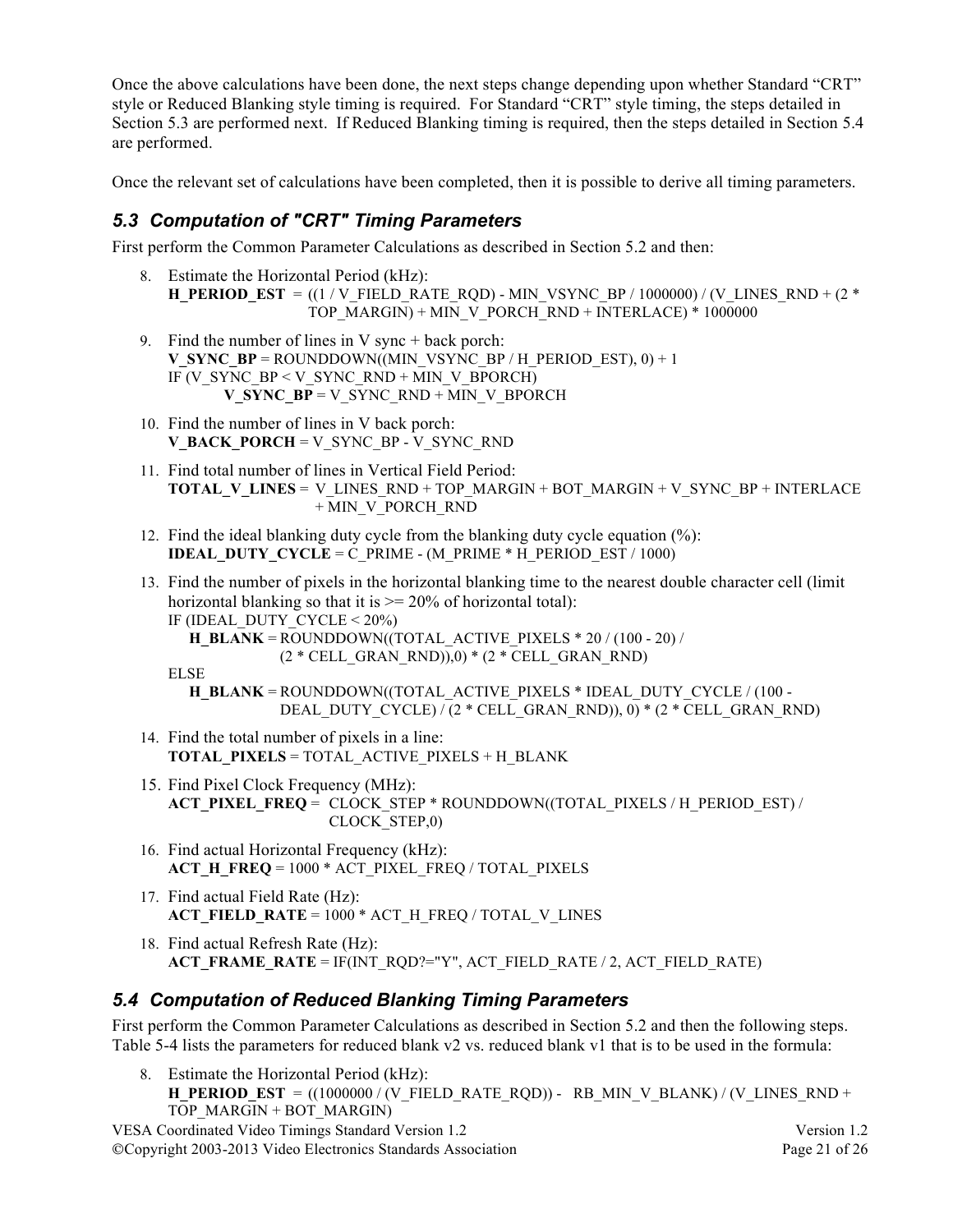- 9. Determine the number of lines in the vertical blanking interval: **VBI\_LINES** = ROUNDDOWN(RB\_MIN\_V\_BLANK / H\_PERIOD\_EST, 0) + 1
- 10. Check Vertical Blanking is Sufficient: **RB\_MIN\_VBI** = RB\_V\_FPORCH+V\_SYNC\_RND+MIN\_V\_BPORCH **ACT\_VBI\_LINES** = IF(VBI\_LINES < RB\_MIN\_VBI, RB\_MIN\_VBI, VBI\_LINES)
- 11. Find total number of vertical lines: **TOTAL\_V\_LINES** = ACT\_VBI\_LINES + V\_LINES\_RND + TOP\_MARGIN + BOT\_MARGIN + INTERLACE
- 12. Find total number of pixel clocks per line: **TOTAL\_PIXELS** = RB\_H\_BLANK + TOTAL\_ACTIVE\_PIXELS
- 13. Calculate Pixel Clock Frequency to nearest CLOCK\_STEP MHz: **ACT\_PIXEL\_FREQ = CLOCK\_STEP \* ROUNDDOWN((V\_FIELD\_RATE\_RQD \* TOTAL\_V\_LINES \*** TOTAL\_PIXELS / 1000000\* REFRESH\_MULTIPLIER) / CLOCK\_STEP,0)
- 14. Find actual Horizontal Frequency (kHz): **ACT\_H\_FREQ** = 1000 \* ACT\_PIXEL\_FREQ / TOTAL\_PIXELS
- 15. Find Actual Field Rate (Hz): **ACT\_FIELD\_RATE** = 1000\*ACT\_H\_FREQ / TOTAL\_V\_LINES
- 16. Find actual Vertical Refresh Rate (Hz): **ACT\_FRAME\_RATE** = IF(INT\_RQD? = "y", ACT\_FIELD\_RATE / 2, ACT\_FIELD\_RATE)

# *5.5 Definition of Constants & Variables*

| Constant          | <b>Description</b>                                                                                                                                                                                                                               | Value | <b>CRT</b><br>Timing | <b>Reduced</b><br><b>Blanking</b> |
|-------------------|--------------------------------------------------------------------------------------------------------------------------------------------------------------------------------------------------------------------------------------------------|-------|----------------------|-----------------------------------|
| C PRIME           | $C_P$ RIME = $((C – J) * K / 256) + J$                                                                                                                                                                                                           | 30    | $\checkmark$         |                                   |
| <b>CLOCK STEP</b> | Pixel clock resolution, see section 3.2.                                                                                                                                                                                                         | 0.25  | ✓                    | $\checkmark$                      |
| H_SYNC_PER        | Percentage of the horizontal total period that defines<br>horizontal sync width.                                                                                                                                                                 | 8%    | ✓                    |                                   |
| M PRIME           | M PRIME = $K / 256 * M$                                                                                                                                                                                                                          | 300   | ✓                    |                                   |
| MIN V PORCH RND   | Standard "CRT" Timing vertical front porch                                                                                                                                                                                                       | 3     | ✓                    |                                   |
| MIN VBPORCH       | Minimum vertical back porch.                                                                                                                                                                                                                     | 6     | ✓                    | $\checkmark$                      |
| MIN VSYNC BP      | Minimum time for Vertical Blanking period for<br>"CRT" Timings. Set to 550us                                                                                                                                                                     | 550   | ✓                    |                                   |
| RB_H_BLANK        | Specifies the fixed number of pixel clock cycles in<br>the Horizontal Blanking period for Reduced<br>Blanking timings. Measured as the number of<br>pixels from the last active pixel of one line to the<br>first active pixel of the next line. | 160   |                      |                                   |
| RB H SYNC         | Horizontal sync period for Reduced Blanking<br>timings, expressed as the number of pixel clock<br>cycles.                                                                                                                                        | 32    |                      |                                   |
| RB_MIN_V_BLANK    | Specifies the minimum vertical blanking period for<br>Reduced Blanking timings. Measured as the<br>number of lines from the last line of active video to<br>the first line of active video.                                                      | 460   |                      |                                   |
| RB V FPORCH       | Reduced Blanking vertical front porch.                                                                                                                                                                                                           | 3     |                      |                                   |

### **Table 5-2: Definition of Constants**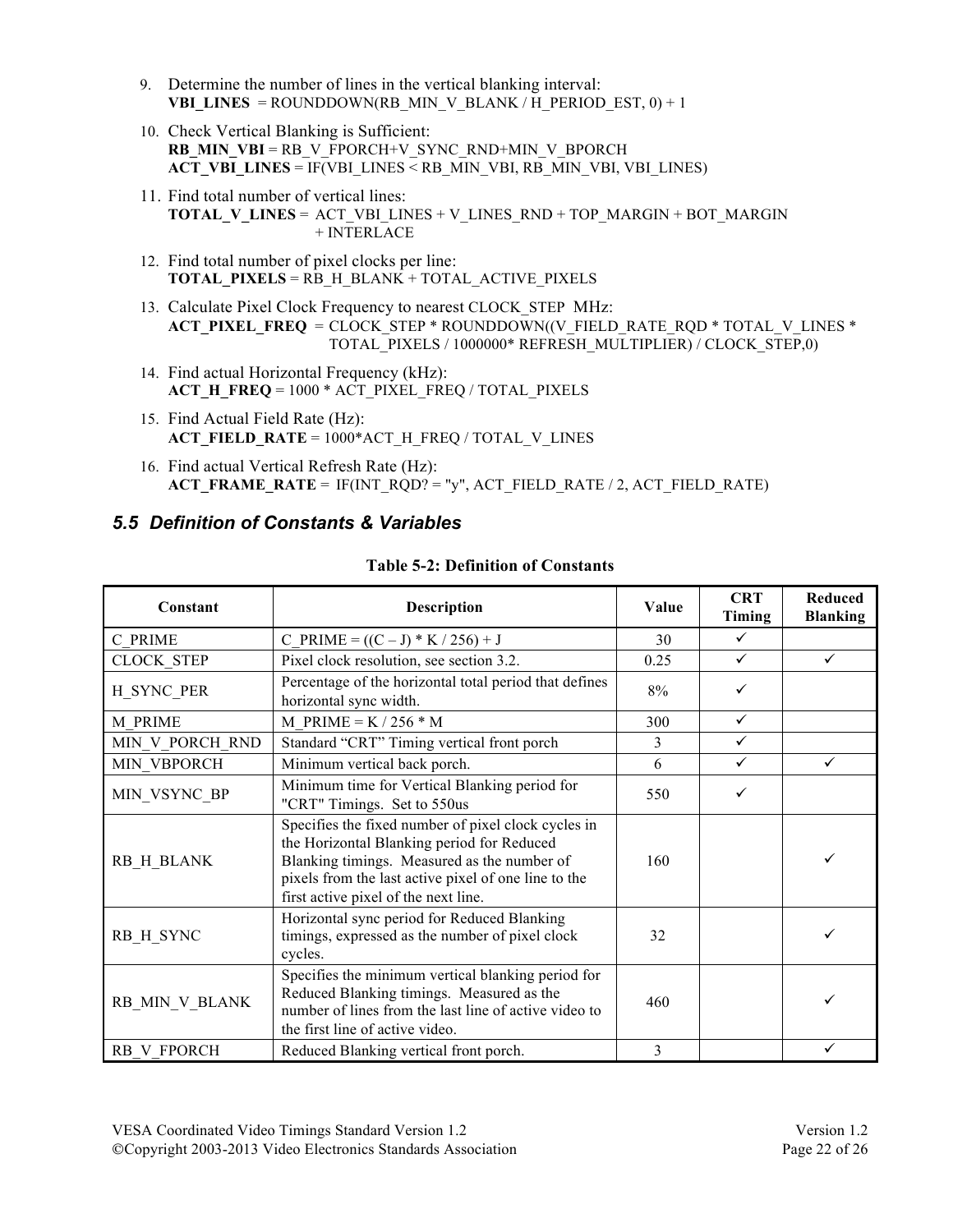**Note:** The values listed in above table are required for CVT compliance. If other values are used for these constants, the resulting parameter calculations will not be CVT-compliant.

| Variable              | <b>Description</b>                                                                                                                                                                                                                  | <b>CRT</b><br>Timing | Reduced<br><b>Blanking</b> |
|-----------------------|-------------------------------------------------------------------------------------------------------------------------------------------------------------------------------------------------------------------------------------|----------------------|----------------------------|
| <b>ACT_FIELD_RATE</b> | Actual field rate. Equals the frame rate if progressive<br>scan timing is selected.                                                                                                                                                 | ✓                    | ✓                          |
| <b>ACT FRAME RATE</b> | Actual frame rate.                                                                                                                                                                                                                  | $\checkmark$         | ✓                          |
| <b>ACT H FREQ</b>     | Actual horizontal frequency.                                                                                                                                                                                                        |                      |                            |
| <b>ACT_PIXEL_FREQ</b> | Actual pixel frequency, rounded down to the nearest<br>$0.1$ MHz.                                                                                                                                                                   | ✓                    | ✓                          |
| <b>ACT_VBI_LINES</b>  | Actual number of Vertical Blanking lines for reduced<br>blanking (VBI_LINES adjusted to ensure it is more than<br>the minimum number required)                                                                                      |                      | ✓                          |
| <b>BOT_MARGIN</b>     | Number of lines in the bottom margin, rounded down to<br>the nearest line. If no margins are required, this value is<br>set to zero.                                                                                                | ✓                    | ✓                          |
| CELL_GRAN             | Input number of pixel clock cycles in each character cell.<br>Typically set to 8.                                                                                                                                                   | ✓                    | ✓                          |
| CELL_GRAN_RND         | Character cell width in pixel clock cycles, rounded down<br>to the nearest integer.                                                                                                                                                 | ✓                    | ✓                          |
| H BLANK               | Number of pixel clocks in the horizontal blanking period<br>(rounded down to the nearest character cell width)                                                                                                                      | ✓                    | ✓                          |
| H_PERIOD_EST          | Used as an intermediary variable to estimate the<br>horizontal period so that critical parameters such as the<br>required pixel clock frequency, vertical blanking interval,<br>etc. can be determined.                             | ✓                    |                            |
| H PIXELS              | Number of desired visible horizontal pixels per line.                                                                                                                                                                               | ✓                    | ✓                          |
| <b>H_PIXELS_RND</b>   | Number of desired visible horizontal pixels rounded<br>down to the nearest character cell.                                                                                                                                          | ✓                    | ✓                          |
| IDEAL_DUTY_CYCLE      | Ideal Horizontal Blanking duty cycle.                                                                                                                                                                                               | $\checkmark$         |                            |
| <b>INTERLACE</b>      | This variable is set to 0.5 when interlaced timing is<br>desired. This enables the vertical lines per field to have<br>the half line required to offset the odd and even field with<br>respect to vertical sync.                    | ✓                    | ✓                          |
| LEFT_MARGIN           | Number of pixels in the left hand margin, rounded down<br>to the nearest character cell. If no margins are required,<br>this value is set to zero.                                                                                  | ✓                    | ✓                          |
| <b>MARGIN_PER</b>     | Margin width, expressed as a percentage of the horizontal<br>number of pixels (H_PIXELS_RND).                                                                                                                                       |                      | ✓                          |
| RB MIN VBI            | Minimum allowable Vertical Blanking Interval lines for<br>Reduced Blanking.                                                                                                                                                         |                      | ✓                          |
| <b>RIGHT MARGIN</b>   | Number of pixels in the right hand margin, rounded down<br>✓<br>to the nearest character cell. If no margins are required,<br>this value is set to zero.                                                                            |                      | ✓                          |
| TOP_MARGIN            | Number of lines in the top margin, rounded down to the<br>nearest line. If no margins are required, this value is set<br>to zero.                                                                                                   |                      | ✓                          |
| TOTAL_ACTIVE_PIXELS   | Total number of active pixels per line. This is determined<br>as the number of horizontal pixels rounded down to the<br>nearest character cell (H_PIXELS_RND) plus the number<br>of pixels in the left hand and right hand margins. | ✓                    |                            |

#### **Table 5-3: Definition of Variables**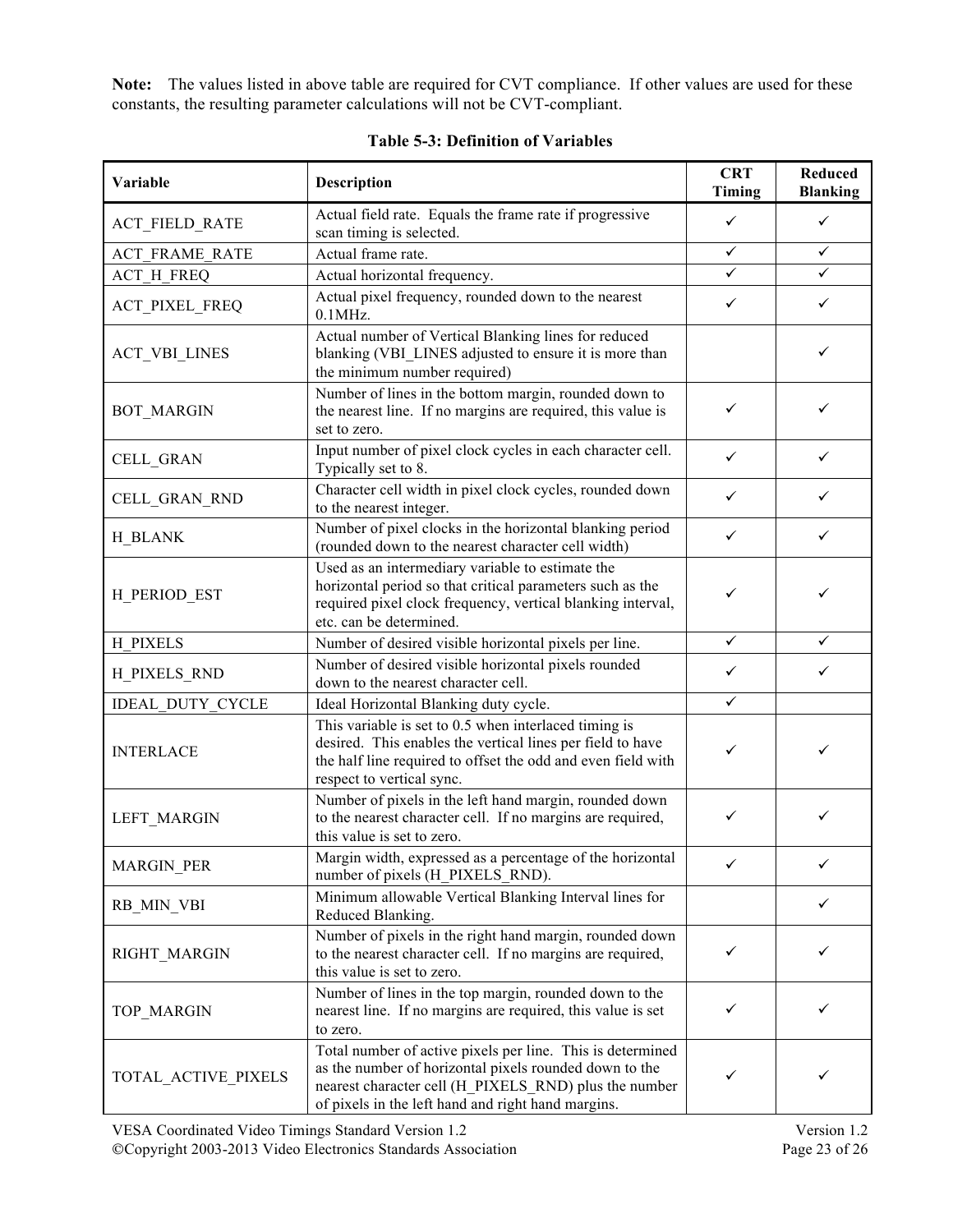| <b>Variable</b>         | <b>Description</b>                                                                                                                                                   | <b>CRT</b><br>Timing | <b>Reduced</b><br><b>Blanking</b> |
|-------------------------|----------------------------------------------------------------------------------------------------------------------------------------------------------------------|----------------------|-----------------------------------|
| <b>TOTAL PIXELS</b>     | Total number of pixel clock cycles per horizontal line.                                                                                                              |                      |                                   |
| TOTAL_V_LINES           | Total number of vertical lines per field. For interlaced<br>timing this value has a half line added. For progressive<br>scan timing, the value is always an integer. |                      |                                   |
| <b>V BACK PORCH</b>     | Number of lines in the vertical back porch period.                                                                                                                   |                      |                                   |
| <b>V FIELD RATE EST</b> | Used to estimate the vertical field frequency so that<br>additional calculations can continue which finally<br>determine the actual value.                           |                      |                                   |
| V FIELD RATE RQD        | Specifies the desired vertical frame rate. The actual<br>frame rate will be within $+/- 0.5$ Hz of this value.                                                       |                      |                                   |
| <b>V LINES</b>          | Number of desired visible vertical lines per frame.                                                                                                                  |                      |                                   |
| <b>V LINES RND</b>      | Number of desired visible vertical lines rounded down to<br>the nearest character cell.                                                                              |                      |                                   |
| V SYNC BP               | Number of lines in the vertical sync period and the<br>vertical back porch.                                                                                          |                      |                                   |
| V_SYNC_RND              | Vertical sync width, see Table. Need to update                                                                                                                       |                      |                                   |
| <b>VBI LINES</b>        | Number of Vertical Blanking Lines                                                                                                                                    |                      |                                   |

| Table 5-4: Delta between Original Reduced Blank Timing and Reduced Blank Timing V2 |  |  |
|------------------------------------------------------------------------------------|--|--|
|                                                                                    |  |  |

| Constant           | <b>Description</b>                                                                                                                                                                             | <b>Reduced</b><br><b>Blanking</b> | <b>Reduced</b><br><b>Blanking v2</b> |
|--------------------|------------------------------------------------------------------------------------------------------------------------------------------------------------------------------------------------|-----------------------------------|--------------------------------------|
| <b>CLOCK STEP</b>  | Pixel clock resolution                                                                                                                                                                         | 0.25                              | 0.001                                |
| MIN_VBPORCH        | Minimum vertical back porch.                                                                                                                                                                   | Min                               | Fixed                                |
|                    |                                                                                                                                                                                                | 6                                 | 6                                    |
| RB H BLANK         | Specifies the fixed number of pixel clock cycles in                                                                                                                                            | Fixed                             | Fixed                                |
|                    | the Horizontal Blanking period for Reduced<br>Blanking timings. Measured as the number of pixels<br>from the last active pixel of one line to the first<br>active pixel of the next line.      | 160                               | 80                                   |
| RB H SYNC          | Horizontal sync period for Reduced Blanking                                                                                                                                                    | Fixed                             | Fixed                                |
|                    | timings, expressed as the number of pixel clock<br>cycles.                                                                                                                                     | 32                                | 32                                   |
| RB MIN V BLANK     | Specifies the minimum vertical blanking period for                                                                                                                                             | Min                               | Min                                  |
|                    | Reduced Blanking timings. Measured as the number<br>of lines from the last line of active video to the first<br>line of active video.                                                          | 460                               | 460                                  |
| RB V FPORCH        | Reduced Blanking vertical front porch.                                                                                                                                                         | Fixed                             | Min                                  |
|                    |                                                                                                                                                                                                | 3                                 |                                      |
| V SYNC RND         | Vertical sync width                                                                                                                                                                            | Variable                          | Fixed                                |
|                    |                                                                                                                                                                                                | See Table 3-2                     | See Table 3-2                        |
| REFRESH MULTIPLIER | Refresh rate multiplier factor, for reduced blanking<br>v2 timing the factor is set to 1000/1001 if video<br>optimized refresh rate is required, in all other cases<br>the factor is set to 1. |                                   | 1 or<br>1000/1001                    |

**Note:** The values listed above table are required for default reduced blank timing V2 compliance. Other values may be used for these constants in custom implementation.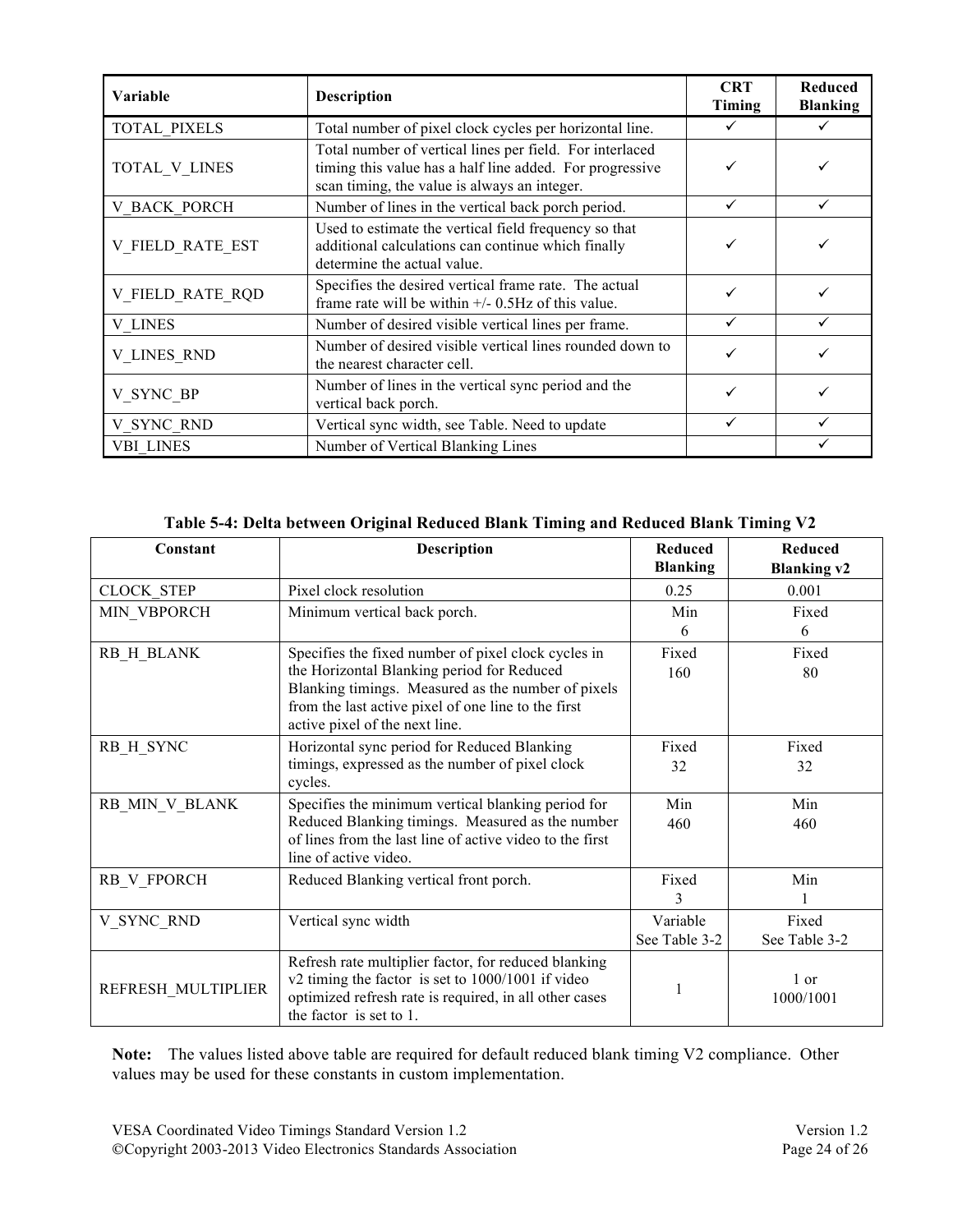### **The companion spreadsheet for the CVT Standard can be downloaded from the VESA website.**

Go to http://www.vesa.org/vesa-standards/free-standards/

Click on Other VESA Standards and Documents and follow the instructions.